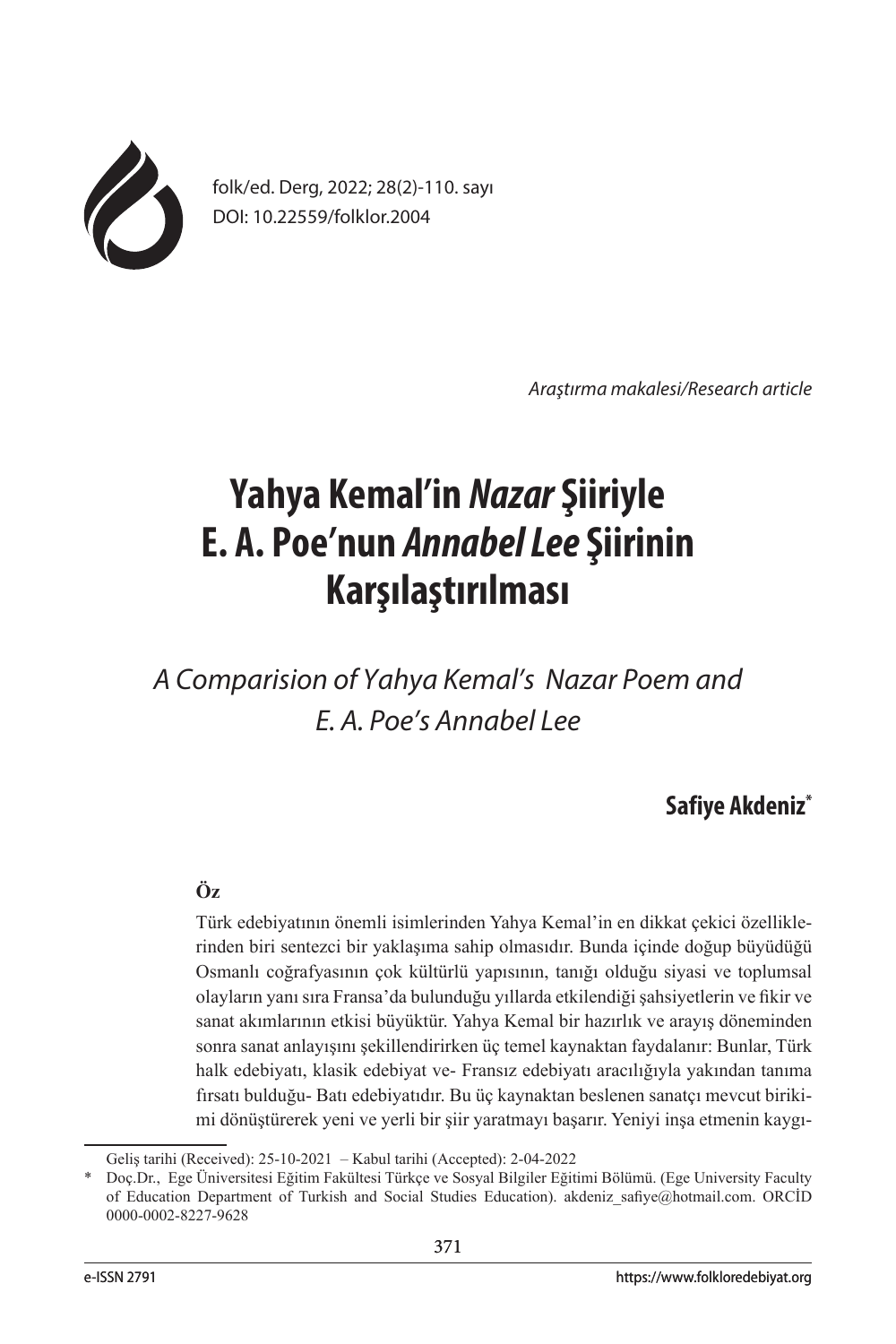sıyla eski edebiyatın eleştirildiği veya yok sayıldığı bir dönemde Yahya Kemal'in bu tavrı onu çağdaşlarından ayırır. Bu çalışmada Yahya Kemal'in söz konusu sentezci yaklaşımının başlıca kaynakları ve Yahya Kemal'in dönüştürme faaliyetini nasıl gerçekleştirdiği üzerinde durulmaya çalışılmaktadır. Bu amaçla konu, kurgu, ton ve imge kullanımı açısından kimi benzerlikler gösteren Amerikalı şair Poe'nun *Annabel Lee* şiiri ile Yahya Kemal'in *Nazar* başlıklı şiiri karşılaştırılmaktadır. Her iki eser manzum hikâye biçiminde kaleme alındıkları için karşılaştırma kurgunun başlıca unsurları - anlatıcı, bakış açısı, kahramanlar vb.- üzerinden yapılmaktadır. Karşılaştırma sonucunda şairin Batı edebiyatından Belçikalı şair Maeterlinck'den ilham aldığı ve Poe'dan etkilendiği, metnini oluştururken yerli kaynaklardan- halk edebiyatı ve klasik edebiyat- beslendiği tespit edilir. Ayrıca şairin temel hedeflerinden biri olan sade bir Türkçe -beyaz lisan- ile şiirini yazdığı sonucuna varılır.

**Anahtar sözcükler:** *Yahya Kemal, Allan Poe, Serres Chaudes, Nazar, Annabel Lee, romantizm*

# **Abstract**

One of the most striking features of Yahya Kemal, who is one of the most important names of Turkish literature, is that he has a synthesizing approach. Between the multicultural structure of the Ottoman geography where he was born and raised, the socio-political events he witnessed, and the personalities and intellectual and artistic movements that he was influenced by during his years in France had a great impact on his approach.After a period of search and preparation, Yahya Kemal used three basic sources while shaping his understanding of art: These are Turkish folk literature, classical literature and Western literature -which he had the opportunity to get to know closely through French literature. The artist, fed by these three sources, succeeded in creating a new and local poem by transforming existing knowledge.Yahya Kemal's attitude distinguishes him from his contemporaries at a time when old literature is criticized or ignored with the concern of constructing the new.In this study, focus is on Yahya Kemal's synthesizing approach using his main sources and on how Yahya Kemal carried out the transformation activity. Since both works were written in the form of a verse story, the comparison is made using the main elements of the fiction- the narrator, point of view, heroes, etc. As a result of the comparison, it was determined that the poet was inspired by the Belgian poet Maeterlinck from Western literature and was also influenced by Poe. In addition, Yahya Kemal was fed from local sources- folk literature and classical literature- while composing his text. It is concluded that the poet wrote his poem in a plain Turkish- white language-which was one of his main goals.

**Keywords:** *Yahya Kemal, Allan Poe, Serres Chaudes, Nazar, Annabel Lee, romanticism*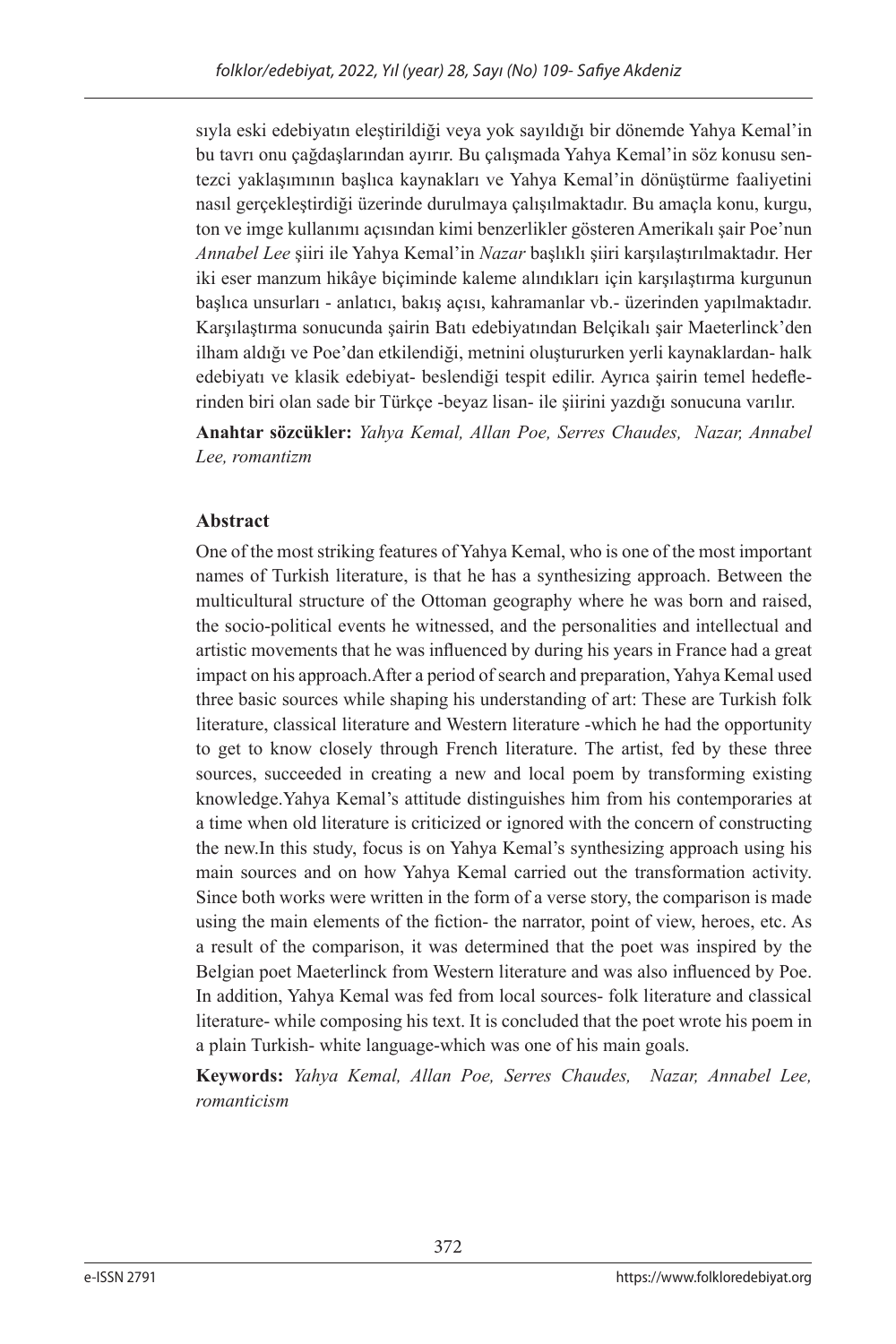# **Extended summary**

With the collapse of the Ottoman Empire and the establishment of a new state, great changes were experienced in the world of art/literature as in every institution. Criticizing or ignoring the old was seen as a necessity to build the new. In this context, classical Turkish literature, which was perceived as the most important reminder or representative of the past, was almost ignored. Western literature, which began to make itself felt distinctly since the Tanzimat, and Turkish folk literature, which was rediscovered with the Second Constitutional Era, were valued by the artists as two main sources of inspiration. At this stage, the main person who exhibited a different attitude from the general trend in question was Yahya Kemal. Unlike his contemporaries, Yahya Kemal believed in the importance of continuity in every field. In line with this thought, the writer preferred to transform the accumulation of the past in a different context by displaying a synthesist attitude. In addition to Western literature, he made significant use of classical Turkish literature and folk literature. In this study, Yahya Kemal's main sources of inspiration and how he benefited from them are tried to be determined by comparing Yahya Kemal's Nazar poem with the American poet Edgar Allan Poe's Annabell Lee.

Yahya Kemal had the chance to read not only French literature but also many literary works from world literature translated into French, as he learned French in France, where he lived for about nine years. One of them was Edgar Allan Poe, an important name of American literature, whom Baudelaire welcomed and translated into French. Besides Poe, Yahya Kemal closely followed the French classical, romantic, parnassian and symbolist writers. Belgian artist Maurice Maeterlinck was one of the poets he read and was influenced by. Yahya Kemal stated in his interviews and memoirs that he had written the poem "Nazar" by being inspired by Maeterlinck's poetry book Serres Chaudes. One of the most important characteristics of Maeterlinck is that his works have a mysterious and chilling effect. A similar feature is observed in the detective stories of Poe, who lived before Maeterlinck, and in his poems such as Raven. Yahya Kemal wrote the poem "Nazar" with the influence of these two poets whom he knew closely. One of the most important issues he aimed with Nazar was to create a mystery and chilling effect. In order to capture this effect, he chose and worked on the subject of the sudden death of a young girl, which Poe frequently refers to.

In this study, the common points of Nazar and Annabell Lee poems are tried to be determined. Along with it, the main sources that Yahya Kemal fed off and how he transformed them are emphasized. One of the main common points of both poems is that they were written in the form of a verse story. Therefore, the comparison is made through the main elements of the fiction -plot, narrator, point of view, heroes, etc.-. The chronological plot is used in poems written in verse story form. Nazar is narrated from the third-person perspective of the non-story, and Annabell Lee is narrated in the first-person perspective of the story. The narration of Annabell Lee from the mouth of the husband who lost his young wife also affects his perspective, and the reader sees the whole event from his point of view. This situation enables the reader to identify with the husband who has lost his wife more easily. Since the event is narrated from the omniscient point of view in the Nazar poem, the reader knows more than the other characters. However, it is not clear exactly how Leyla felt and why she died.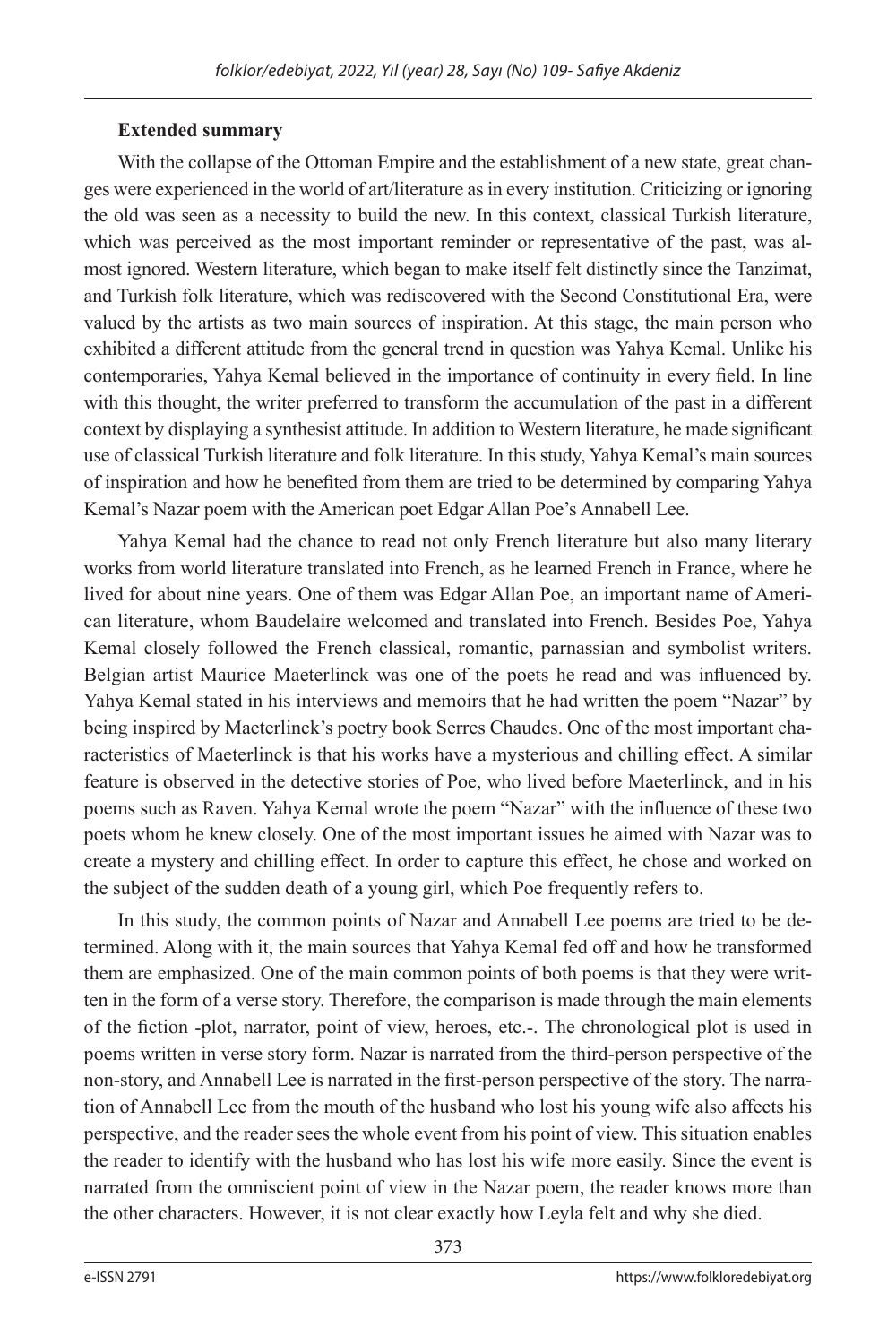In both poems, the subjects are beautiful young women who tragically pass away. Annabell Lee and Leyla are the main protagonists of the poems. Although both women are beautiful, it is Leyla whose beauty is emphasized. Leyla's beauty not only attracts the attention of the people around her but even the moon with its extraordinary features. Another important character in the Nazar poem is the full moon, which is personified by the art of identification and intact. The full moon is the roundest and brightest phase of the moon. The term "fourteenth of the month" in Turkish is used to express the female beauty with this phase of the moon. Although the moon has different uses in Turkish poetry and has a wide connotation area, it represents the uncanny or the fateful things that may happen to people in this poem. In the text, the effect of chilling and mystery occurs due to the moon. In Annabell Lee, the character used instead of the moon is the wind blowing from a cloud. Expressing all the envious eyes around, this breeze makes Annabell Lee cold and causes her death just like Leyla. Other characters in the poem are angels, fairies/sea-bottom genies, who are supernatural beings. These characters create a fairy-tale atmosphere by adding extraordinariness to the work. The people around who are jealous of the couple and the villagers in the Nazar poem represent large crowds other than the protagonists in the poems and are similar in this respect. Another important character in Annabell Lee is the male character who has loved her with great love since her childhood. This unnamed character intensifies the sentimentality and romance in the work.

The nature discovered with romanticism is the main place in the poems. In both poems, important events take place at the waterfront or in the water. Leyla is caught in the creepy kiss of the moon one night while bathing in the bay. While Annabell Lee and her husband live in a maritime kingdom, and after the young woman dies, she is buried on the cliffs by the sea. In both works, nature creates a suitable atmosphere for romance as it is far from civilization. The other common place in the poems is the grave due to the death of both young girls. In Annabell Lee, the grave is transformed into a place of pilgrimage by the lover in life, as an example of fidelity and loyalty, as is often seen in romantic texts. Both poems have a fairy-tale-like atmosphere and, accordingly, wide and ambiguous use of time. The night is prioritized in both works as the unit of time when important events take place. While Leyla is harassed by the full moon one night, Annabell Lee dies due to cold wind blowing from a cloud at night. The faithful husband chooses nighttime to commemorate Annabell Lee. Although the poems are written in the form of verse stories, they are quite harmonious. Repetition is the main element of harmony in both poems. Yahya Kemal, who uses a language and style that is free from ornaments, realized the white language he aimed for in this poem.

# **Giriş**

Uzun tarihi boyunca Türk edebiyatı siyasal alandaki değişimlere bağlı olarak birbirinden farklı özellikler gösteren apayrı dönemlere tanıklık eder. Osmanlı Devleti Doğu/İslam medeniyetinin esas alındığı uzun bir dönemi kapsar. Tanzimat Fermanı'yla birlikte ülkenin gündemine, resmi olarak, dahil olan Batı medeniyeti etkisi ise uzun süre her alanda ikili bir anlayış -alaturka ve alafranga-biçiminde kendini gösterir. Yeni kurulan Türkiye Cumhuriyeti ise 19. yüzyılda görülmeye başlanan Batı medeniyeti etkisinin iyice hissedildiği yeni bir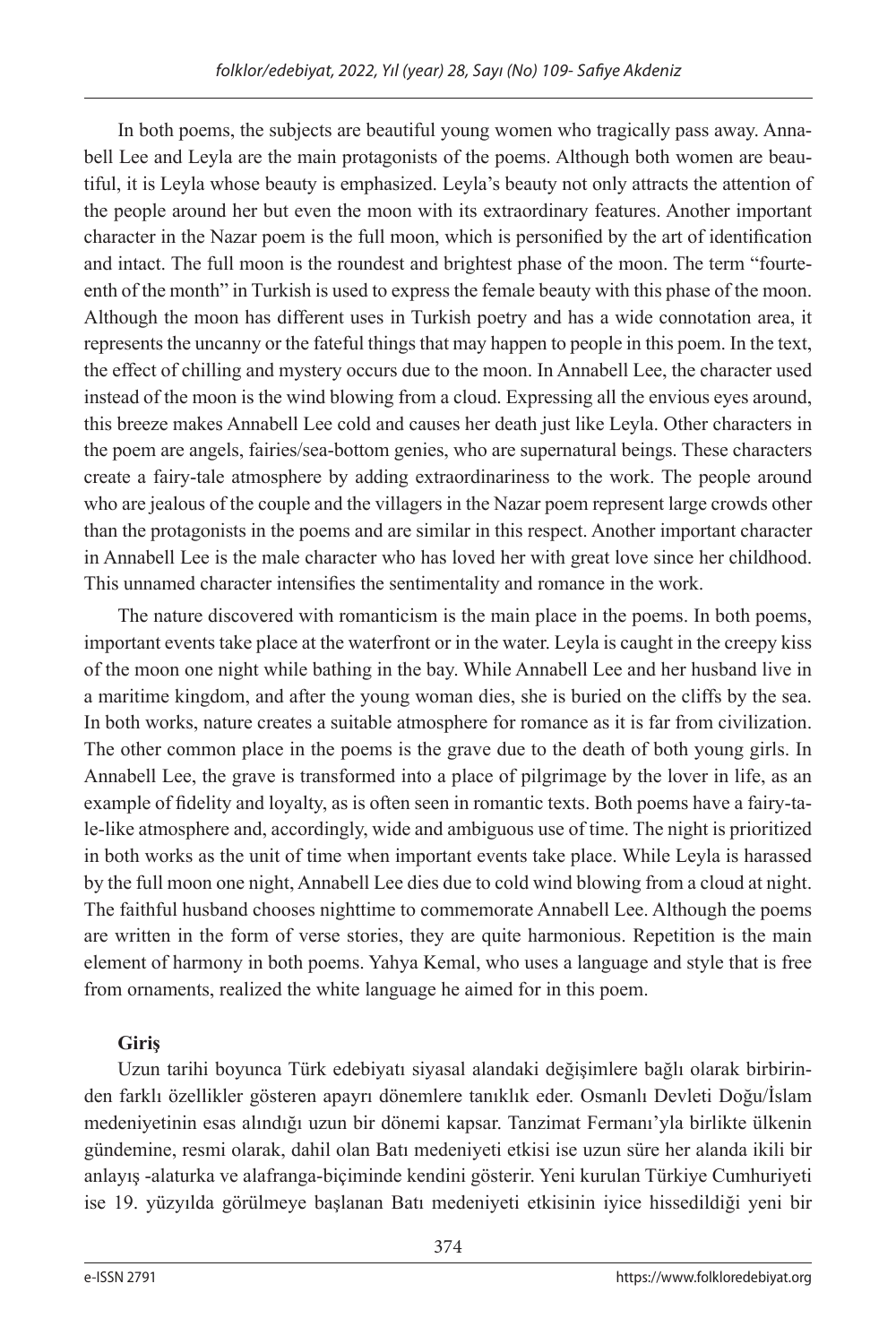düzendir. Bu yeni sistem belirlediği ilkeleri yerleştirmek amacıyla çoğu kez geçmişe ait kimi kurumları yıkıp yerine yenilerini inşa eder. Bu yaklaşım her sahada olduğu gibi sanat dünyasında da büyük değişikliklere yol açar. Edebiyattaki değişim ise zihniyet değişiminden alfabe değişimine kadar çok geniş bir yelpazede yaşanır.

İşaret edilen dönüşüm bağlamında II. Meşrutiyet sonrasında yeniden keşfedilen halk edebiyatı Cumhuriyet Dönemi'nde de önemini korur. Eski düzenin ifadesi ve temsili olduğu düşünülen klasik edebiyat ise gözden düşer. Bu dönemde Yahya Kemal eserlerini, eskiyi farklı bir bağlamda yeniden düzenleyip dönüştürerek oluşturmasıyla çağdaşlarından ayrılır $^1$ . Fransızların kendi klasik metinlerinden yola çıkarak modern edebiyatlarını yaratmaları onun için önemli bir hareket noktası olur. Uzun yıllar yaşadığı Fransa'da edindiği bu fikir Yahya Kemal'in klasik edebiyatı kültürel devamlılığın bir parçası olarak yeniden ele almasına ve sanatını besleyen önemli bir kaynak olarak kullanmasına yol açar. Bu dönemde çağdaşı birçok şair eskiyi yıkarak yeniyi oluşturmaya çalışmakta veya yeniyi yaratırken eskiye karşı eleştirel bir tutum geliştirmekteydi. Bu sebeple Yahya Kemal'in bu tercihi eskiyi canlandırmak olarak algılanır ve eleştirilir. Ancak Yahya Kemal günümüzde bu sentezci anlayışıyla anılmakta ve Türk edebiyatının klasikleri arasında yer almaktadır. Edebî metinlerin geleneğin bir parçası olduğu ve her bir metnin kendinden önce yazılmış metinlerle ilişkili olduğu düşüncesi günümüzde özellikle postmodern edebiyatta öne çıkan bir özelliktir ve metinlerarasılık da bu amaca hizmet etmektedir. Yahya Kemal, geçmişte kalması istenen bu edebi birikime bilinçli ve ısrarlı bir biçimde yönelerek ve bu tavrı sanatının temel hareket noktası yaparak, dönüştürmeyi değişimin ve devamlılığın başlıca vasıtası haline getirir.

Yahya Kemal'in beslendiği bir diğer kaynak Fransa'da yaşarken tanıdığı Fransız edebiyatıdır. Fransa, edebiyat sanatı açısından önemli merkezlerden biridir. Fransızcaya çevrilen Amerika ve Avrupa edebiyatına ait birçok sanatçı/metin ve beraberinde apayrı üsluplar da edebî gündemi oluşturmaktadır. Yahya Kemal İngilizce bilmediği için Avrupa veya dünya edebiyatını Fransızcaya çevrilmiş olan eserlerle takip eder. Fransız edebiyatına ait romantikler, realistler, parnasyenler ve özellikle öz şiirin savunucusu olarak sembolistler Yahya Kemal'in ilgisini çekerler. Malharbe, Lamartine, Victor Hugo, Edgar Poe, Gerard de Nerval, Theophille Gautier, Leconte de Lisle, Charles Baudelaire, Theodore de Banville, Stephane Mallerme, Jose Maria de Heredia, Paul Verlaine, Rimbaud, Emile Verharen, Jean Moreas, Maeterlinck, Paul Valery, Yahya Kemal'in takip ettiği Batılı sanatçılardandır. Baudelaire Yahya Kemal'in en çok beğendiği ve etkilendiği şair olmakla birlikte o, yöntem olarak Heredia'yı<sup>2</sup> kendine model alır. Edgar Poe<sup>3</sup> ise Yahya Kemal'in Fransa'da Fransızca çevirisinden okuduğu ve etkilendiği Amerikalı sanatçıdır. Bu çalışmada Yahya Kemal'in Nazar başlıklı şiiriyle Poe'nun Annabell'i şiiri karşılaştırılarak bu etki, söz konusu şiirler üzerinden gösterilmeye çalışılmaktadır.

# **Yahya Kemal Beyatlı<sup>4</sup> ve Edgar Allan Poe5**

Poe 19.yüzyılın başında Yahya Kemal ise aynı yüzyılın sonlarında doğar. Yahya Kemal'in Poe ile tanışması Selanik İdadisi'ndeki günlerine dayanmaktadır. O günlerde bir cinayet romanı olarak okuduğu *Morg Sokağı Cinayeti* adlı metnin Poe'nun şaheseri olduğunu sonraları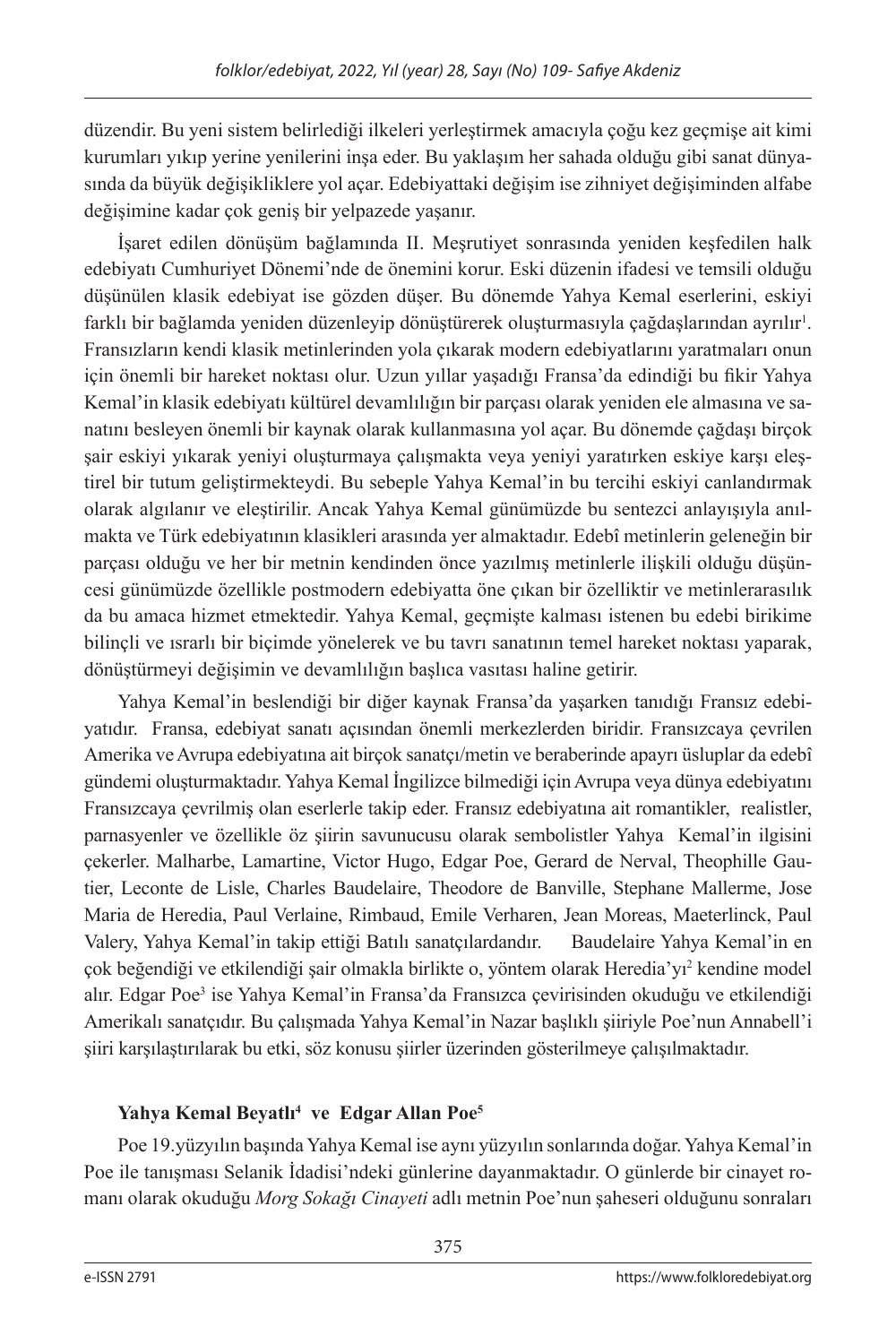öğrenir<sup>6</sup>. Poe, yaşadığı sırada ülkesinde hak ettiği değeri göremese de Avrupa'da birçok yazar tarafından takdirle karşılanır. "Poe'nun Avrupa'da tanınmasında Fransız şairler Charles Baudelaire ve Stephan Mallerme'nin rolü büyüktür. Poe hem şair hem eleştirmen olarak birçok Fransız edebiyatçıya örnek olmuş, Fransız sembolist şairler *Kompozisyon Felsefesi* adlı yazısını temel alarak eserlerinde onun imgelerini kullanmış ve "saf şiir" kuramını geliştirirken onun eserlerinden yararlanmışlardır" (britannica.com/biography/Edgar-Allan-Poe). Baudelaire'in Poe'ya olan ilgisi birçok seveni gibi Yahya Kemal'in de Poe'yu tanımasını sağlar.7 Bu etkiler Yahya Kemal'de belli bir süre görülür ve kendi tarzını bulmasında ona rehberlik eder. Henüz sanatının özünü ve sınırlarını tam olarak belirlemediği Paris yıllarında Baudelaire'e büyük bir hayranlık besleyen Yahya Kemal bu durumu şu şekilde ifade eder: "Baudelairecilik üstümde uzun zaman bir sıtma gibi kaldı. Poe'yu ona ibtilamın sevkiyle anlamıştım" (Beyatlı 1976:107). Cumhuriyet dönemi sanatçılarının birçoğu gibi Yahya Kemal de Fransız sembolistlerin takipçisi olur ve bu sanatçıların benimsediği anlayışlardan veya takip ettiği şahıslardan doğrudan veya dolaylı olarak bu şekilde etkilenir.

# **Annabel Lee**

Poe'nun son şiiri *Annabel Lee8* Mayıs 1849'da yazılır ve şairin -Kasım 1849'da- ölümünden hemen sonra yayımlanır. Romantik edebiyatın önemli metinlerinden olan şiir realizmin etkisini göstermeye başladığı bir dönemde yazılmasıyla dikkat çeker. Metnin konusu iki sevgili/karı-koca arasındaki büyük aşktır. Herkesin imrendiği bu aşk sadece insanlar tarafından değil doğaüstü varlıklar tarafından da kıskanılmaktadır. Her şey yolunda giderken bir gece ansızın bir bulutun yarattığı rüzgardan üşüyen genç kadın ölür. Şiirin bundan sonraki kısmı hüznün ağır bastığı bir ağıta dönüşür. Eşini kaybettiği günden beri yas tutan kederli koca her gün Annabell Lee'nin deniz kenarındaki mezarının yanına uzanarak onu bekler. Bu haliyle şiir trajik bir biçimde sonlanan acıklı bir aşk hikâyesidir.

*Annabel Lee'*nin esin kaynağının kim olduğu konusunda farklı görüşler bulunmakla birlikte şiirin şairin eşi Virginia için yazıldığı ve Bayan Whitman'ın *Müzik için Kıtalar* adlı şiirine yanıt olduğu düşünülmektedir (Uysal 2021:248). Poe, yedi yaşından on üç yaşına kadar birlikte yaşadığı kuzeniyle kendisi yirmi altı yaşındayken evlenir. Büyük bir yoksulluk içinde devam eden mutlu evlilikleri Virginia'nın veremden ölmesiyle sonlanır. Şiirde de "bride " denilerek sevgiliden gelin olarak söz edilmekte ve "sen çocuk ben çocuk" ifadesiyle birlikte geçirdikleri çocukluk ve gençlik dönemlerine gönderme yapılmaktadır. Şiir duygusal içeriği ve ahenkli üslubuyla romantik edebiyatın kült metinlerindendir ve birçok edebiyatçı için ilham kaynağı olur.

# **Nazar<sup>9</sup>**

Yahya Kemal'in *Nazar* başlıklı şiirinde konu köyde güzelliğiyle ünlenmiş Leylâ'nın bir gece sahilde yıkanırken ay tarafından ensesine kondurulan soğuk bir öpücükle adeta büyülenmiş gibi eriyip solması ve nihayetinde ölmesidir. *Nazar<sup>10</sup>* şiirinin ahenkli üslubu, sürprizli, ürpertici, trajik ve tedirgin edici içeriği oldukça dikkat çeker. Yahya Kemal, kendisiyle yapı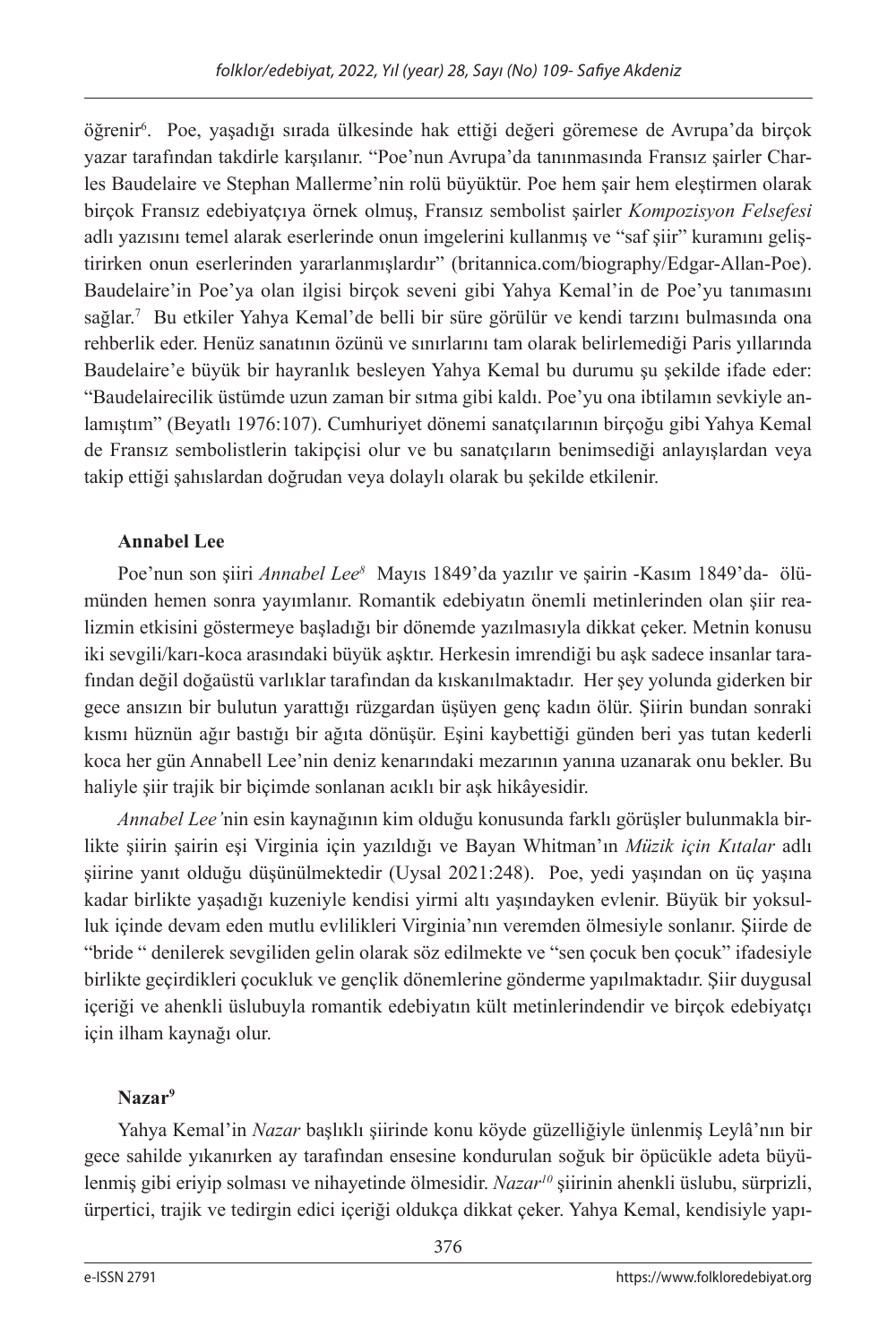lan sohbetlerde hayatı ve sanatı hakkında türlü bilgiler verir. Bu türden sohbetlerinden birinde *Nazar* hakkında şunları söyler*: Bir gün Cenap dedi ki: "Esrarengiz şiiri Türkçe kelimelerle söylemek mümkün değildir. Farsça kelimeler kullanmalısınız ki şiir esrarengiz havaya bürünsün. Öyle ise Maurice Maeterlinck'in Serres Chaudes'undaki (Sıcak Seralar) her kelime hem Fransızca, hem esrarengiz nasıl oluyor diye düşündüm. Ve Nazar'a 1912'de başlayıp 1916'da bitirdim. 1918'de Yeni Mecmua'da çıktı* (Uysal, 1972:119). Aynı kaynağın başka bir yerinde ise *Nazar*'ı Tevfik Fikret'e okuduğunu ve şairin şiiri enigmatik, muammalı şeklinde değerlendirdiğini belirtir (132). Şair *Nazar'*ı gizemli ve ürpertici şiire örnek olarak yazar. Sözlerinden, ilham kaynağı veya temel hareket noktalarından birinin Belçikalı tiyatro yazarı ve şair Maeterlinck olduğu anlaşılmaktadır. Sanatçı daha çok Fransızca yazdığı sembolist şiir ve tiyatrolarıyla ünlüdür.1889 yılında yayımlanan *Serres Chaudes (Sıcak Seralar)* adlı şiir kitabında gizem, iç sıkıntısı, ürperti, korku, endişe gibi duygular eşliğinde karamsar içerikli konular ele alınır (Gümüş 1986: 109). Gece vakti, dolunay, ıssızlık, güzel ve savunmasız bir genç kız ve kızın ölümü Yahya Kemal'in Maeterlinck'in şiirlerinde görülen gizem ve ürpertiye benzer bir atmosfer yaratmak için kullandığı unsurlardır. Poe'nun kısa hikâyelerinin temelinde de gizem ve ürperti yatmaktadır. Poe da ölümü birçok hikâyesinde ürkütücü olaylar eşliğinde işler. Şiirlerinde ise genç kızların ölümünü daha romantik bir yaklaşımla ele alır. Hanımlara ve sevdiği insanlara karşı duyarlı ve nazik bir tavır sergileyen şairin bir eleştirmen olarak oldukça sert ve kırıcı olduğu bilinmektedir. Poe'nun kendi içinde sergilediği bu dualizm ölüme yaklaşımı ve onu dile getirişinde de görülür. Aynı şekilde Maeterlinck de eserlerinde en çok aşk ve ölüm konusunu işler. *Nazar* şiiri için hareket noktası her ne kadar Maeterlinck olsa da bu çalışmada karşılaştırma Poe ile yapılmaktadır. Çünkü *Nazar* şiiri ile konu, kahramanlar, işleniş biçimi vb.açıdan benzerlikler *Annabell Lee* adlı metinde gözlemlenmektedir.

# **Annabell Lee ve Nazar şiirlerinin karşılaştırılması**

Her iki metin de manzum hikâye olarak yazıldıkları için karşılaştırma hikâyenin/kurgunun temel unsurları (olay örgüsü, anlatıcı, bakış açısı vb.) esas alınarak yapılacaktır.

**Olay örgüsü:** Metinler manzum hikâye biçiminde yazılmışlardır. Eserlerde olaylar kronolojik olarak aktarılır. Poe asıl hikâyeyi bir çerçeve hikâye içine yerleştirir. Eşini kaybeden ve onun yasını tutmaktan vazgeçmeyen erkeğin hikâyesi çerçeve hikâyeyi, birbirlerini tüm dünyayı kıskandıracak kadar tutkuyla seven çiftin hikâyesi ise asıl hikâyeyi oluşturur. Dolayısıyla anlatıcı yıllar önce gerçekleşmiş bir olayı (art zamanlı öyküleme) aktarır. *Nazar*'da da kronolojik olay örgüsü kullanılır. Leylâ'nın nazara uğrayıp ölmesi oluş sırasına göre verilir. Leylâ'nın hikâyesi olaylar gerçekleştikçe (eş zamanlı öyküleme) okuyucunun haberdar olduğu bir kurgulama biçimiyle sunulur.

**Anlatıcı ve Bakış Açısı:** *Annabell Lee*'de anlatıcı olayın başkahramanı (ben öyküsel anlatıcı) yani hikâye içi bir anlatıcıdır. Tanık olduğu bir olayı değil kendi geçmiş hayatını aktarır. Bu durum yani yaşanmışlık esere inandırıcılık katar. Anlatıcının başkahraman oluşu bakış açısını da etkiler. Kahraman bakış açısı (iç odaklayım) olayları kahramanın gözünden görmemize onunla özdeşim kurmamıza imkân verir. Bütün bunlar şiirdeki duygusal tonun okuyucu tarafından daha kolay fark edilmesini sağlar.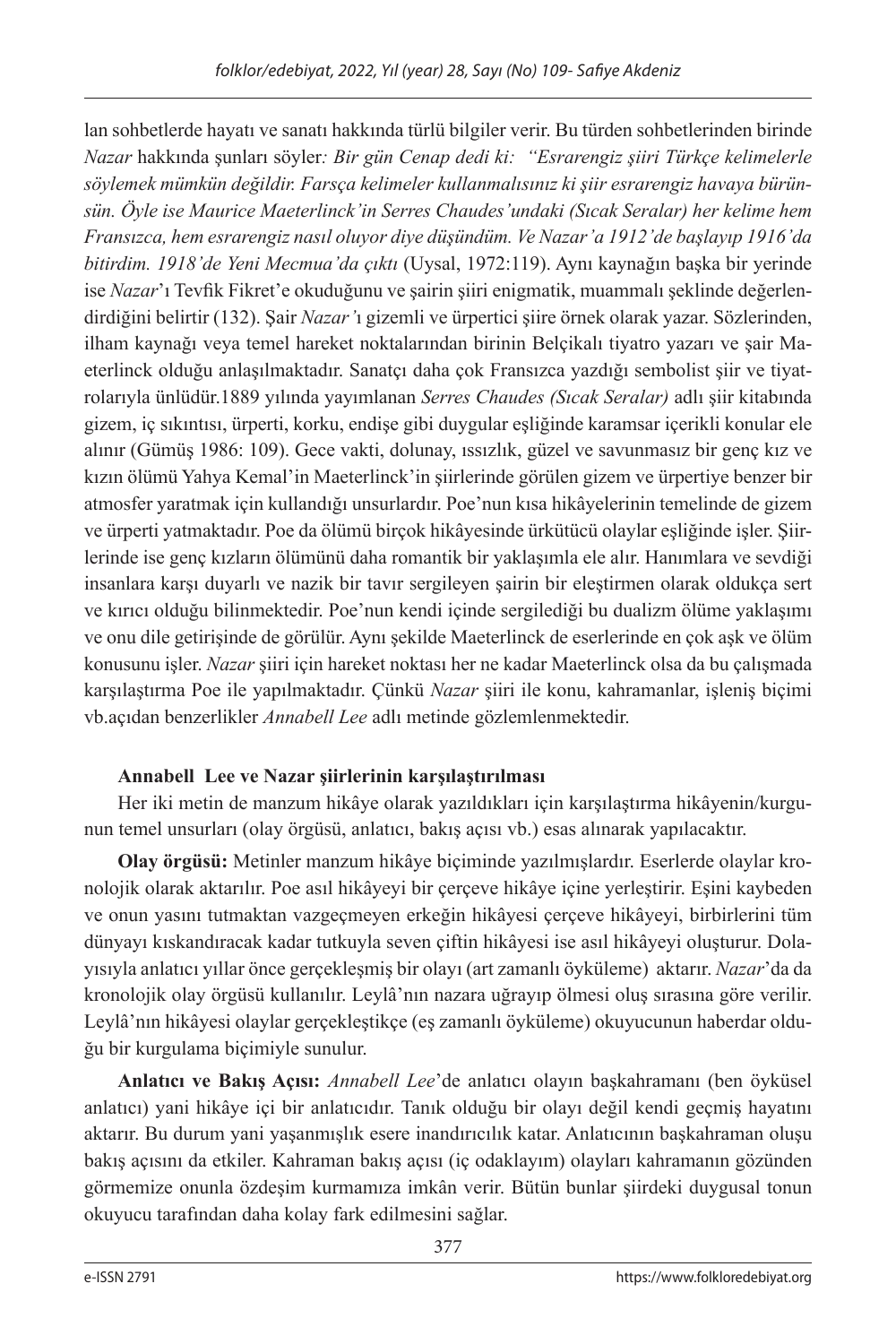*Nazar*'da olay hikâye dışı bir anlatıcı tarafından üçüncü şahıs ağzından aktarılır. Her şeyi bilen anlatıcı olayları hakim bakış açısıyla (sıfır odaklayım) görür. Anlatıcının her şeyi görüp bilmesi okuyucunun Leylâ ve köylülerden çok daha fazla şeyi bilmesini ve hikâyeyi kolaylıkla takip etmesini sağlar. Leylâ'nın ölümü anlatıcı, köy ahalisi ve dalgaların değerlendirmeleriyle verilir. Bu durum anlatıcı tarafından "şeametli" olarak değerlendirilirken köylülerce nazara uğramak olarak görülür.

Kahramanlar: Her iki hikâyenin dikkat çekici kahramanları genç kadınlardır: Leylâ<sup>11</sup> ve Annabel Lee. Leylâ ismi, öncelikle *Leyl*â *ve Mecnun* hikâyesi/mesnevisinin başkahramanı Leylâ'yı ve onun trajik sonunu hatırlatmaktadır. Arapça kökenli kelime, gece, siyah gece, çok uzun ızdıraplı gece, arabî aylarının son gecesi anlamına gelmektedir (Devellioğlu 1986:658). Ayrıca âşık olunacak kadar güzel, siyah saçlı, kara gözlü, gizemli kadın anlamları da zamanla kelimeye yüklenmiştir. Güzel ve trajik bir kahraman olarak Leylâ söz konusu hikâyeden/ mesneviden günümüze kadar birçok sanatçı tarafından farklı biçimlerde ele alınmış orijinaline benzer veya yepyeni bağlamlarda işlenmiş veya dönüştürülmüştür<sup>12</sup>. Yahya Kemal'in bu şiirinde Leylâ kıskanılacak, âşık olunacak kadar güzel oluşu ve metnin sonunda ölmesiyle orijinal metinde yer alan kahramanla benzeşir. Ancak burada Leylâ'nın güzelliği orijinal hikâyeden farklı olarak çok daha çarpıcı ve yer yer erotik unsurlarla verilir. Muhatabının ay oluşu ve Leylâ'nın ayın tacizkar davranışından nasıl etkilendiğinin net olarak açıklanmaması da metni tamamen farklılaştırır.

Kadın kahramanların her ikisi de güzel olmakla birlikte güzelliği daha fazla vurgulanan Leylâ'dır. Nitekim Leylâ'nın trajik sonunun başlıca sebebi köylülerin dışında ayın dahi dikkatini çeken güzelliğidir. Leylâ ölümüyle adeta güzelliğinin bedelini öder. Annabell Lee'yi Leylâ'dan ayıran en önemli özellik gerçek ve görünür bir aşkın kahramanı olmasıdır. Trajik tipler olmaları ise ortak özellikleridir. Annabell Lee yaşadığı tutkulu aşk sebebiyle insanlar ve doğaüstü varlıklar tarafından kıskanılırken Leylâ da güzelliğiyle kıskanç gözlerin ve olağanüstü özelliklere bürünmüş ayın hedefi olur.

Şiirlerde tabiata ait unsurlar ve doğaüstü varlıklar dikkati çeken diğer kahramanlardır. *Nazar*'da Leylâ'dan sonra öne çıkan kahraman ayın on dördü olarak nitelenen dolunaydır. Dolunay Türk kültüründe ayın on dördü tabirinde olduğu gibi genellikle güzelliği ifade etmek amacıyla kullanılırken genel literatürde insandaki bir takım kötücül duyguları harekete geçiren ve beraberinde trajik veya korkunç olayların yaşanmasına yol açan tetikleyici bir etki (kurt adam gibi), bir enerji gibi algılanmaktadır. Ayın evrelerinin insan ve doğa üzerindeki etkisi tartışılan konulardandır. Ayın çekim gücünün özellikle deniz gibi büyük su kütleleri üzerinde gelgit etkisi yarattığı veya elektriğin olmadığı dönemlerde ayın önemli bir ışık kaynağı olarak insan yaşamının düzenlenmesinde rol oynadığı düşünülmektedir. Ayrıca günlük işler planlanırken özellikle kadın dünyasında (örneğin dolunayda diyete başlamamak vb.) ayın evrelerinin yüzyıllar boyunca önemsendiği, günümüzde de buna dikkat edenlerin olduğu bilinmektedir. Çocuk dünyasında ayın yaşlı bir erkek gibi algılandığı (ay dede) ve bunun aksi olarak ayın dişil bir varlık olarak görülüp kadınlıkla ilişkilendirildiği de ayla ilgili diğer genelleşmiş yorumlardır13. Ayla ilgili bunca farklı algının bize sunduğu en önemli bilgi yeryüzünden kolaylıkla görebildiğimiz birkaç gök cisminden biri olmasıyla hem hayatlarımızda hem de sanat dünyasından astrolojiye kadar çok farklı sahalarda farklı biçimlerde algılanıp değerlendirildiğidir.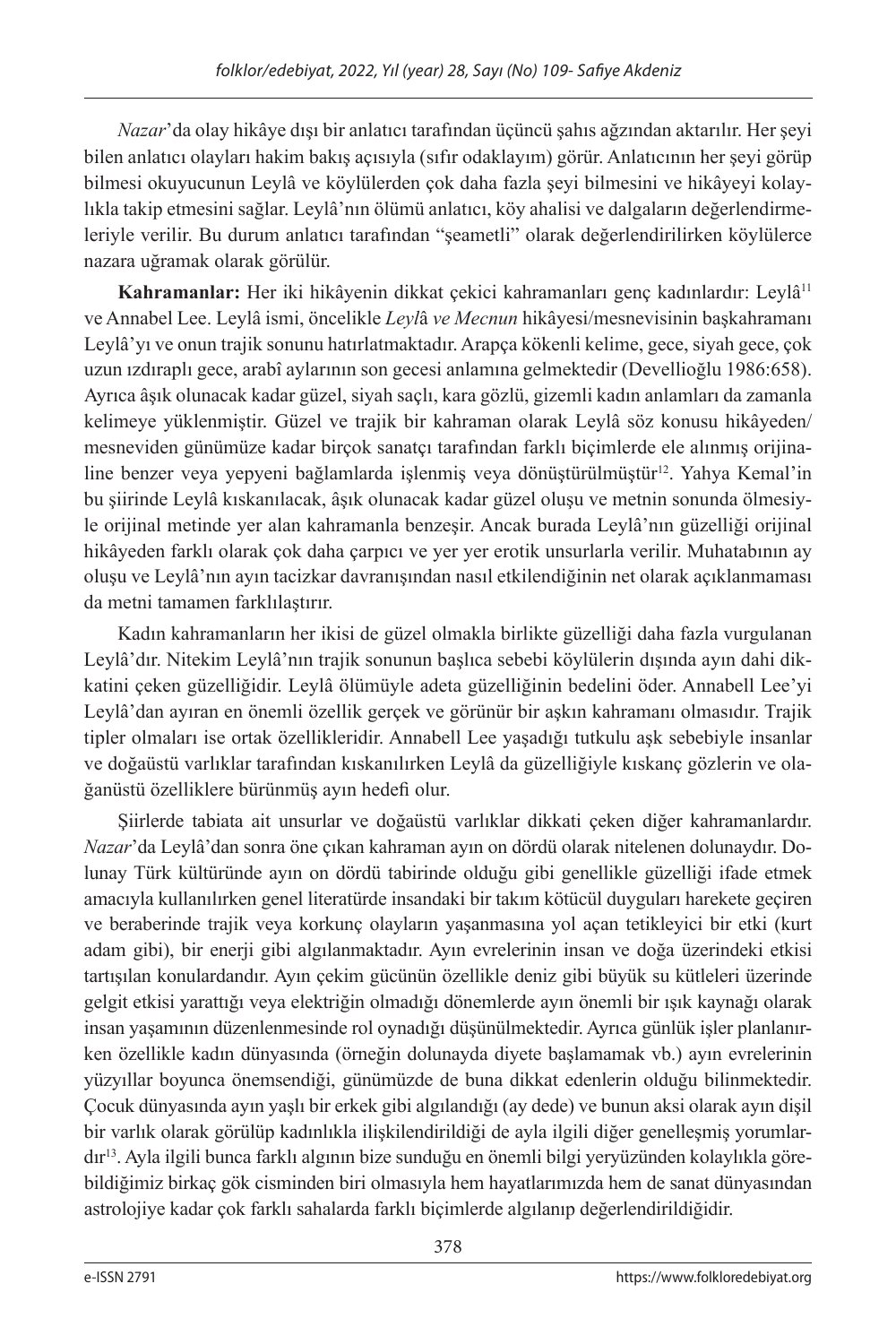*Nazar'da* genç kızın ölümü köylüler tarafından nazara uğramak olarak yorumlanır. Köylüler ayın varlığından ve olaylardan haberdar olmaksızın genç kızın güzelliğinden yola çıkarak böyle bir değerlendirme yaparlar. Anlatıcının karşı çıkmadığı bu yorumdan -dolaylı olarak- etkilenen okuyucu da bu değerlendirmeye katılır. Ayla ilgili okuyucunun algısı tacizkar tavrı sebebiyle onun bir erkek olduğu şeklindedir. Genç bir kız olan Leylâ güzelliği, masumiyeti, saflığı ve el değmemişliği temsil etmektedir. Ayın onu isteği dışında gözetlemesi, seyretmesi, korkutması ve öperek taciz etmesi Leylâ'nın14 kendini hakarete uğramış hissetmesine, hastalanmasına ve ölümüne sebep olur. Ancak her ne kadar ay Leylâ'nın izni dışında bu tavrı sergilese de Leylâ'nın bu ilgiden/ öpücükten etkilenmiş olma ve adeta kara sevdaya tutulma ihtimali de bulunmaktadır. Bu durumda Leylâ büyülenmiş bir âşık kimliğine bürünmekte ve bu imkânsız aşk yüzünden hayattan kopmuş olmaktadır. Diğer taraftan ayın Leylâ'yı kıskanması onun dişil bir varlık olduğu düşüncesini de uyandırmaktadır. Böylece Leylâ kendi türünden olmasa da hemcins olduğu başka bir varlığın ölümcül kıskançlığına uğramış ve ay adeta zehirli elma etkisi yaratan öpücüğüyle onun günden güne solarak ölümüne yol açmıştır. Bu farklı çıkarımlar ihtimal dahilinde olmakla birlikte genç kızın ayın tutumundan duyduğu rahatsızlık sebebiyle yataklara düştüğü daha makul bir yorum gibi durmaktadır. Çünkü diğer ihtimalleri metin yoluyla desteklemek çok mümkün görünmemektedir.

Farklı türden varlıkların birbirlerine duyduğu ilgi (gül ve bülbül gibi) divan şiirinin önemli temalarındandır. Dolunayın Leylâ'ya beslediği hisler onu Leylâ ile birlikte hikâyenin en önemli kahramanı yapar. Teşhis ve intak sanatlarıyla kişileştirilen ve konuşturulan ay hikâyenin gidişatını etkileyerek kurguda belirleyici bir rol oynar. Ayın kahraman oluşu hikâyeye gizemli, büyülü, gerilimli, ürpertici ve fantastik bir hava katar. Adeta masalsı bir atmosfer oluşturur. Dolayısıyla hikâyede ürperme ve gizem etkisi ay ve gece sayesinde gerçekleşir. Dolunay divan şiirinde güzelliği, kusursuzluğu, ulaşılmazlığı, masumiyeti, el değmemişliği, yeni gelini ve çıplaklığı temsil eder (Çelebioğlu, 1991: 189-190). Metinde ise ayla İnsanoğlunun tehlikelere, kadersel etkilere açık olduğu veya her an başına bir şey gelebileceği ihtimali hissettirilmeye çalışılır. Dolunayda ayın etrafı aydınlatması görünmez veya fark edilmez olanın görünür ve fark edilir olmasına sebep olmaktadır. Bu durum normalde gerçekleşmeyecek olayları başlatmakta veya tetiklemektedir. Leylâ'nın suda yıkanırken fark edilmesi dolunay yüzünden olur. Bu olay dışında her şeyin son derece sıradan oluşu Leylâ'nın başına gelenlerin olağan dışılığını vurgular. Şiirde Leylâ'nın bu olaya verdiği tepki içe kapanma veya sessizlik olarak kendini gösterir. Yaşadıklarını anlamlandırma veya bu olayın kendi ruhu üzerinde bıraktığı etkiyle yüzleşme veya baş etme gayreti gibi değerlendirebileceğimiz bu süreç ölümle sonlanır. Ay ışığında Leylâ'nın yıkanışı şiirde görselliğe katkı sağlarken ayın Leylâ'ya seslenişi ise tiyatral bir etki yaratır. Diyalogların yanı sıra sahnelerin hızla değişmesi de esere sinemasal bir özellik verir.

*Annabel Lee*'de ayla benzer kategoride değerlendirebileceğimiz kahraman bir buluttan esen rüzgârdır. Çevredeki tüm kıskanç gözleri ifade eden bu esinti Annabelle Lee'yi üşütür ve tıpkı Leylâ gibi ölümüne sebep olur. Leylâ gibi Annabel Lee de göze gelir. Şiirde bu aşkı imrenerek izleyen diğer kahramanlar doğaüstü varlıklar olan melekler ve periler/cinlerdir. Gökyüzünde uçan melekler, deniz dibi cinleri/periler bile bu ikiliyi kıskanmaktadır. Bu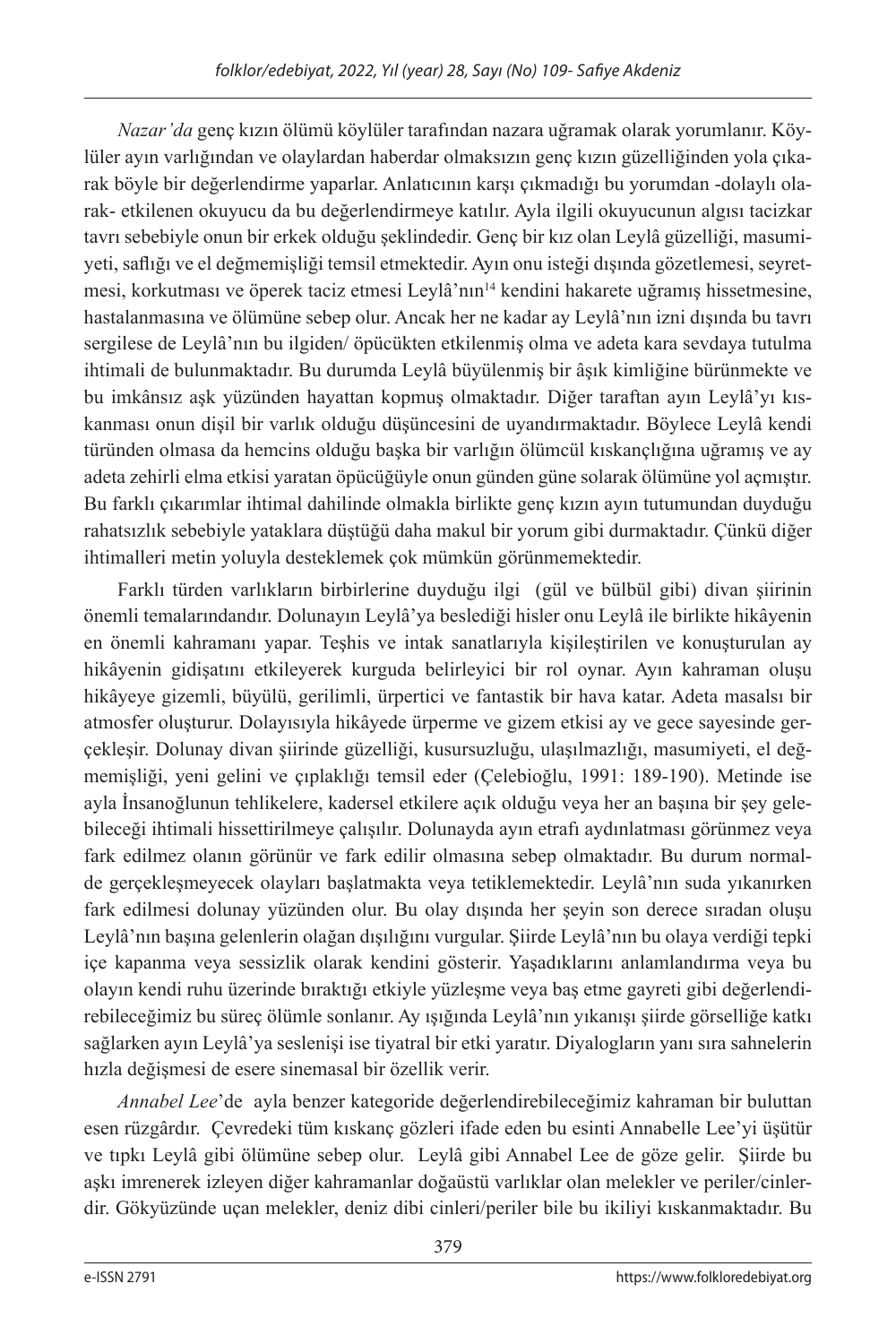kahramanlar tıpkı *Nazar'*da olduğu gibi esere olağanüstülük katarak masalsı bir atmosfer yaratırlar. Zaten söz konusu aşk da masallara yakışır güzellikte ve olağanüstülüktedir. Çifti kıskanan etraftaki insanlar ile *Nazar* şiirindeki köylüler, metinlerdeki başkahramanlar dışındaki geniş kalabalıkları temsil ederler ve bu açıdan benzeşirler. Ancak *Nazar'*da köylüler olayın gidişatında etkin rol almayan daha edilgen ve iyi niyetli insanlarken *Annabel Lee'*de çevreyi oluşturan ahali kıskanç bakışlarıyla bu trajik sona dolaylı yoldan katkı sağlarlar. Böylece çift Leylâ'dan farklı olarak topyekûn bir kıskançlığa maruz kalır. Ayrıca *Nazar*'da ay dışında her şey olağan bir görüntü sergilerken *Annabell Lee'*de melekler, periler, deniz dibi cinleri gibi birçok olağanüstü varlığın<sup>15</sup> oluşu ve ahalinin kıskançlığı ortamı farklılaştırır.

*Annabel Lee* şiirinde tüm bu sözü edilenler dışında bir diğer önemli kahraman Annabel Lee'yi çocukluğundan beri büyük bir aşkla seven erkek kahramandır. Metindeki en önemli özelliği eşini kaybetmiş, kederli âşık kimliğidir. *Kompozisyon Felsefesi* adlı eserinde Poe, "Güzel bir kadının ölümü, kuşkusuz dünyadaki en şiirsel konudur ve aynı şekilde böyle bir konuya en uygun dudaklar sevgilisi ölen bir erkeğin dudaklarıdır" (Uysal 2021:228) diyerek söz konusu erkek kahramanın eser ve kendisi için önemini vurgular. Bu kahraman romantik metinlerde sıkça rastladığımız sadık, vefalı ve hassas âşık tipinin temsilcisidir ve eserde duygusallığı ve romantizmi pekiştiren bir unsur işlevi görür. Adı belirtilmeyen bu kişi metinde anlatıcı rolünü üstlenir.

**Mekân:** Her iki eserde de başlıca mekân tabiattır. *Nazar* şiirinde olaylar bir sahil köyünde yaşanırken *Annabel Lee'*de bir deniz krallığında geçmektedir. Romantizmle birlikte keşfedilen tabiat metinlerde ana mekânı oluşturmanın yanı sıra kahraman rolü de üstlenir. Her iki metinde de önemli olaylar su kenarında veya suyun içinde gerçekleşir. Leylâ ayın bakışlarına ve ürpertici öpücüğüne bir gece vakti koyda yıkanırken yakalanır. *Nazar* şiirinde su dolunayla birlikte Leylâ'nın güzelliğinin daha görünür olmasını sağlayan bir ayna işlevi görür. Tıpkı Narkissos'un suda kendi aksini görüp güzelliğini fark etmesi gibi Leylâ'nın güzelliğinin ay tarafından fark edilmesi-dolunayın yarattığı aydınlığın yanı sıra- su sayesinde olur. Su aynı zamanda varlığın ve manzaranın daha estetik bir biçimde algılanmasını sağlar. Çoğu kez çıplaklığa eşlik etmesiyle şehevi hislerin harekete geçmesine de sebep olmaktadır. Ayın ürpertici öpücüğünün gerisinde güzelliğin suyla/çıplaklıkla daha görünür hale gelmesinin büyük etkisi vardır. Şiirde su geceyle birlikte tekinsizliği besleyen bir unsur olarak da yer alır. Su sadece görüntüsüyle değil sesiyle de dikkat çeker. Saf, şeffaf, akıcı ve kendine ait bir sesi olmasıyla şiir için de önemli bir ilham kaynağıdır. Bu şiir de görselliği, akıcılığı, çıplaklığı-süsten arınmışlığı- ve müzikalitesiyle suya benzemektedir.

 Annabel Lee ve eşi bir deniz krallığında yaşar ve genç kadın öldükten sonra deniz kenarındaki kayalıklara defnedilir. Gözü yaşlı, özlemle dolu sevgili her gece deniz kenarında bulunan bu mezarın yanına uzanıp eşini bekler. Ay ve yıldızlar ona eşini hatırlatır, eşi onlarda yaşar. Her iki eserde de tabiat medeniyetten uzak oluşu ve insanda var olan doğal ve biraz da vahşi hisleri harekete geçirmesiyle romantizm için en uygun atmosferi oluşturur. Bu haliyle tabiat hem aşkın ortaya çıkması hem de yaşanması için elverişli bir ortamdır.

Eserlerdeki diğer ortak mekân mezardır. *Nazar'*da adı anılan bir mekân olmasa da Leylâ'nın ölümüyle birlikte konuya/zihinlere dahil olur. *Annabel Lee'*de ise eşin sürekli zi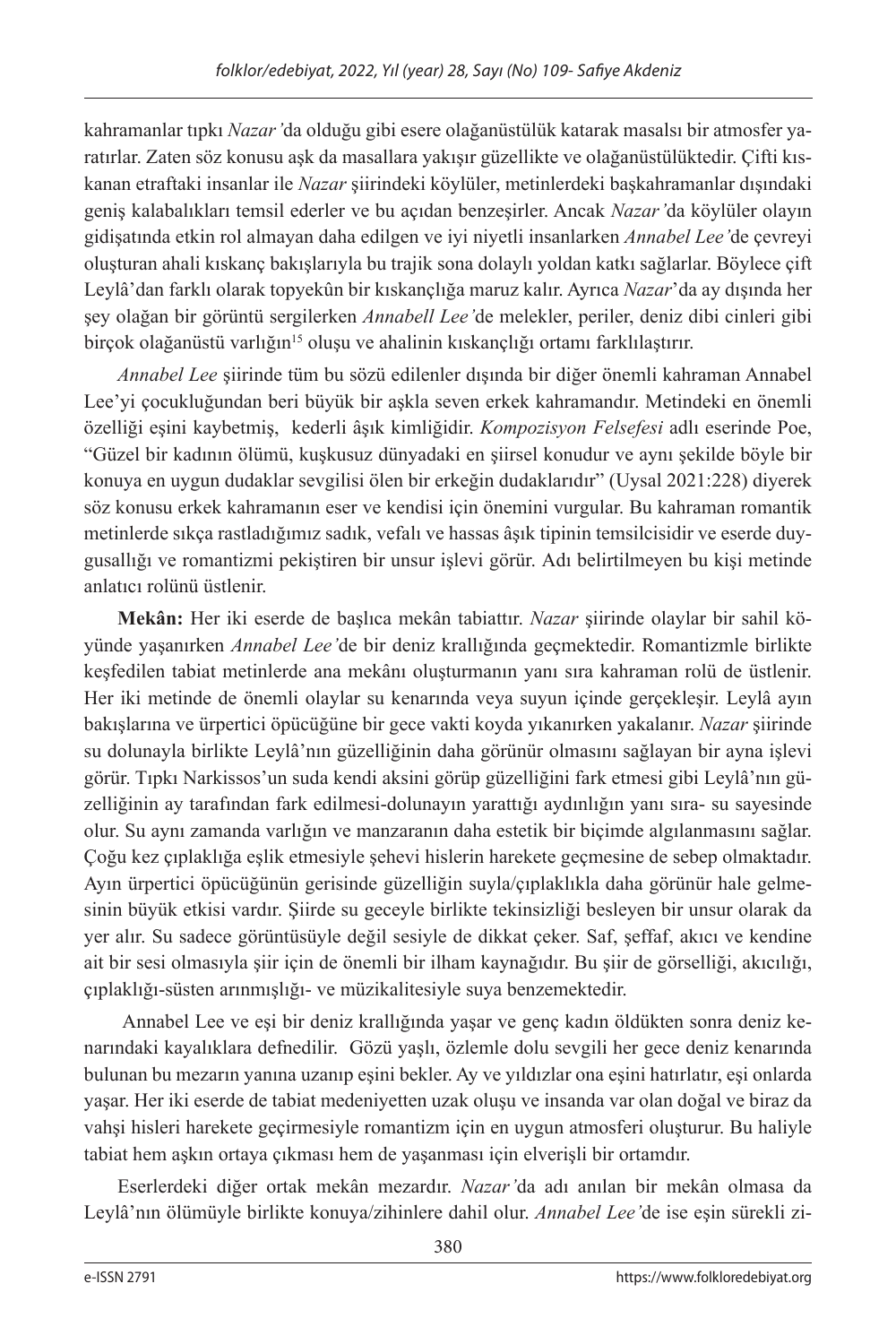yaret edip zaman geçirdiği önemli bir mekândır. Romantik metinlerde sıkça rastladığımız mezar genellikle bu şekilde ölen sevgiliye -genç kadına- duyulan sevginin, sadakat ve vefanın bir sembolü olarak hayattaki sevgili tarafından adeta bir ziyaretgâha dönüştürülür.

**Zaman:** *Nazar*'da en önemli zaman gece vaktidir ve şiir de bu zaman ifadesiyle başlar: "Gece Leyla'yı ayın on dördü/Koyda tenha yıkanırken gördü". Bir gece vakti dolunayda kuytu bir koyda yıkanan Leylâ, kuytuluğu bozan ayın ışığına ve tacizine maruz kalır. Karanlık insanda genellikle güvensizlik, endişe, korku, savunmasızlık gibi duyguları beslese de mahremiyet sağlamasıyla bazen tercih sebebi de olmaktadır. Şiirde Leylâ karanlığın sağladığı mahremiyetin yanı sıra yine onun yarattığı güvensizliğin ve tekinsizliğin kurbanı olur. Gece vakti Leylâ çıplak bedeniyle her zamankinden daha fazla dikkat çeker ve ayın tacizkar sözlerine ve tutumuna yine karanlığın yarattığı bu ıssız ortamda maruz kalır. Ayrıca okuyucuda oluşan ürperme hissinin bir kaynağı da olayların gece vakti ıssız bir koyda gerçekleşmesidir. Bu ıssızlık hem Leylâ da hem de okuyucu da ürpermenin yanı sıra korku ve savunmasızlığın sebep olduğu telaş ve endişeye de yol açar.

Eserde zaman kronolojik olarak ilerler. Süre söz konusu olduğunda anlatıcı en çok eksiltiye başvurur: "Yattı, **aylarca** devam etti bu hal", "**Bir sabah** söyledi son sözlerini", "**Nice günler** bu şeametli ölüm", "**Nice günler** bakarak dalgalara" .Yukarıdaki mısralarda da görüldüğü üzere anlatıcı "aylarca", "bir sabah", "nice günler" gibi belirsiz zaman ifadeleri kullanarak olayları hızlandırır. Bu ifadeler zamanı hızlandırmanın yanı sıra genelleştirerek eserdeki masalsı atmosferi pekiştirir. Diyaloglar hikâye etme zamanı ile hikâyenin zamanının kesiştiği anlardır ve sahne olarak adlandırılır. Ancak anlatıcı aşağıdaki örneklerde de görüldüğü üzere kahramanları karşılıklı konuşturmak yerine sözlerini aktarmayı tercih eder. "Kız vücudun ne güzel böyle açık!/ Kız yakından göreyim sahile çık! / Dedi: Tenhada bu ses **nolsa gerek**/ Kız vücudun sarı güller gibi ter/ Çık sudan kendini üryan göster/ Dediler hep: kıza **bir hal oldu**/ Odalar inledi: "Leylâ! Leylâ!". Şiir olay ağırlıklı bir metin olması sebebiyle duraklamadan çok eksilti içerir ve bir kez yaşanan olay bir kez aktarılır.

*Annabell Lee* şiirinde, metnin masalsı atmosferine bağlı olarak daha geniş ve nispeten belirsiz bir zaman birimi karşımıza çıkar. "Seneler seneler evveldi" diye başlayan şiir, üslubuyla bir masal girişini hatırlatır. Bu aynı zamanda metindeki zamanın algılanış biçimini de belirler. Nitekim anlatıcı da bu havayı pekiştirerek hem zamanı genişletmiş ve belirsizleştirmiş hem de bu aşkı gerçeklikten uzaklaştırıp genelleştirerek yıllarca herkesin dilinde dolanacak bir destana dönüştürmüş olur. Dolayısıyla masalsı atmosfer her iki metinde de ortak bir özellik olarak görünür. *Nazar'*da önemli bir zaman birimi olan gece An*nabel Lee'*de de önemini korur. Annabel Lee bir gece ansızın bir bulutun rüzgârından üşüyerek bu dünyayı terk eder. Yine yaslı sevgili, Annabell Lee'nin hatıralarını ay ve yıldızda görür ve yine onu anmak için gece vaktini seçer. Geceleyin deniz kenarında uzanıp eşini bekler/anar.

**Dil ve üslup:** *Nazar* şiiri oldukça ahenklidir. Ancak Poe'nun şiiri İngilizceden çevrilmiştir. Bir şiir orijinal dilinden başka bir dile çevrilirken doğal olarak bazı ses ve anlam kayıplarına uğramaktadır. Şiirin Melih Cevdet Anday tarafından Fransızcasından yapılmış tercümesinin yanı sıra İngilizce orijinalinden daha yakın zamanlarda yapılmış birçok çevirisi de bulunmaktadır. Orijinal metinden yapılan çeviriler anlam kayıplarının nispeten az yaşan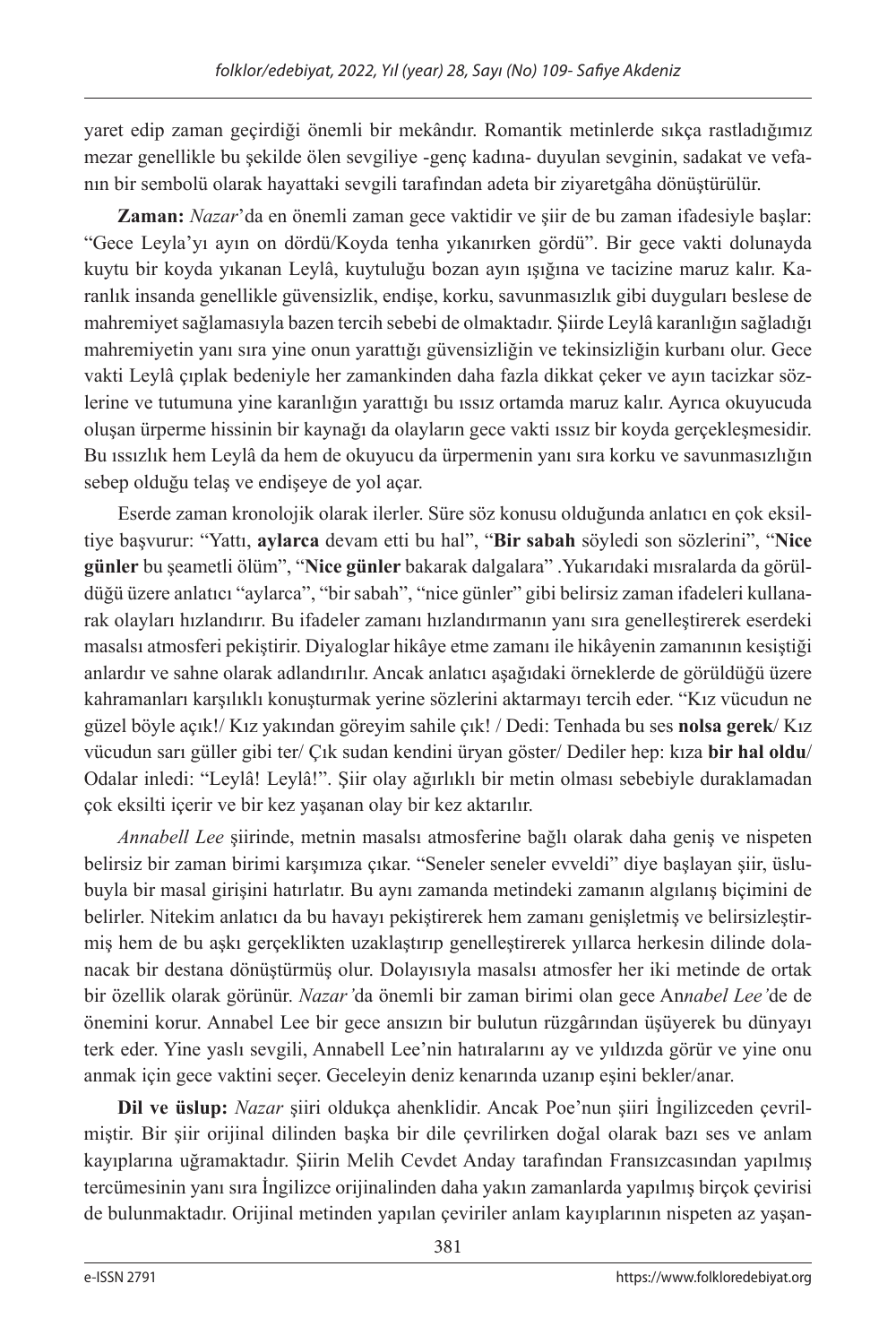dığı çevirilerdir16. Her iki şiir de bir hikâye anlatmaktadır. Hikâye etmenin metne kattığı en önemli özellik onu nesre yaklaştırmasıdır. Ancak şiirler buna rağmen oldukça ahenklidirler. Bu açıdan *Nazar* edebiyatımızda manzum hikâyeleriyle ünlü Tevfik Fikret ve Mehmet Akif Ersoy'un nesre yakın üslubuyla yazılmış şiirlerinden farklıdır<sup>17</sup>.

Tekrar, her iki şiirde de ahengi sağlamanın başlıca yoludur. *Annabell Lee'de* tekrar ses, kelime ve mısra tekrarlarına kadar geniş bir yelpazede kendini gösterir. Başlıkla birlikte şiirde Annabell Lee adı sekiz kez tekrarlanır. Bu kelimeyle birlikte özellikle "l" sesi de tekrarlanmış olur. Tekrarlar şiirin yalnız sesine değil anlamına da etki eder, vurguyu ve bütünlüğü sağlar. Annabell Lee adının tekrarı kaybedilen eşin ardından söylenen bir ağıtı hatırlatır. *Nazar* şiirinde ahenk kendi aralarında uyaklı mısraların (aa bb..) düzenli bir biçimde birbirini takip etmesi sonucunda oluşur. Bazen mısra başı tekrarlarına da başvurulduğu görülür. Vezin ve mısra içi ses tekrarları ahengi sağlamanın başka bir yoludur. Leylâ adı şiirin başında bir, sonunda da iki kez olmak üzere üç kez tekrarlanır.

Eser, şairin peşinde koştuğu beyaz lisanı yani ortalama insanın kullandığı dili yakalamış olması bakımından da önemlidir<sup>18</sup>. Bu, şairin şiirinin dilini belli bir aşamaya getirdiği veya zihninde kurmayı planladığı Türkçeyi gerçekleştirme yolunda olduğunu da göstermektedir. Anlatıcı her ne kadar doğrudan bir tasvirini yapmasa da verilen bilgilerden yola çıkarak olayların sahile kıyısı olan bir köyde geçtiği anlaşılmaktadır. Dolayısıyla Leylâ da dahil olmak üzere kahramanların büyük bir bölümü köylülerden oluşmaktadır. Metindeki en önemli üslup özelliklerinden biri halktan insanların günlük konuşma diline ait seslenme ve söyleyiş biçimleriyle kendi konumlarına uygun olarak konuşturulmalarıdır. Bu açıdan bakıldığında dil ve üslup anlatıcının hikâye ettiği kısımlarda kullanılan eğitimli/şehirli dili ve tarzı ile günlük konuşma dili ve tarzı olarak ikiye ayrılmaktadır. Anlatıcının dili ve üslubu baskın olmakla birlikte daha dikkat çekici ve akılda kalıcı olan ayın, Leylâ'nın ve köylü kızların sözleridir. "Kız vücudun ne güzel böyle açık!/ Kız yakından göreyim sahile çık! / Dedi: Tenhada bu ses **nolsa gerek**/ Kız vücudun sarı güller gibi ter/ Çık sudan kendini üryan göster/ Dediler hep: kıza **bir hal oldu**/ Odalar inledi: "**Leyla! Leylâ!",** Dediler: **Uğradı Leylâ nazara!/.** Günlük konuşma dili ve ona ait kalıplar metindeki geleneksel anlatı biçimlerinin önemli temsilleridir. Anlatıcı bunları metninde kullanarak üslupta çoğulcu bir yaklaşıma gider. Benzer bir biçimde Poe'nun şiiri de halk anlatılarının/ masalların girişini çağrıştıracak bir formla/üslupla başlar. Şiirde sıkça tekrarlanan "deniz krallığı" mekân bakımından, melekler, deniz dibi cinleri ise kahraman kadrosu bakımından bu algıyı pekiştirir. Metinde konu edinilen masalsı aşk bu üslupla desteklenir.

Poe'nun şiirinde şiirin bütünü bir seslenme veya sohbet edasındadır. Şair hem okuyucuya hem de Annabell Lee'ye seslenir. "Seneler, seneler evveldi/ Bir deniz ülkesinde/ Yaşayan bir kız vardı, **bileceksiniz**/ İsmi Annabel Lee". Kahraman anlatıcının "bileceksiniz" diye seslenmesi anlattıklarının nasıl herkesin hafızasında yer ettiğini adeta bir efsaneye dönüştüğünü düşündürmektedir. Bu seslenme aynı zamanda okuyucuyu da işin içine dahil etmekte ve onu kendi hislerine eşlik etmeye çağırmaktadır.

Metinlerin bir diğer ortak noktası tonlarıdır. İki şiir de trajik ve melankolik bir hikâyeyi konu edinirler. "Melankoli, tüm şiirsel tonların en meşru olanıdır" (Uysal, 2021:226) diyen Poe, şiirde vazgeçilmez özellik olarak gördüğü güzelliği belirgin hale getirmenin onunla kar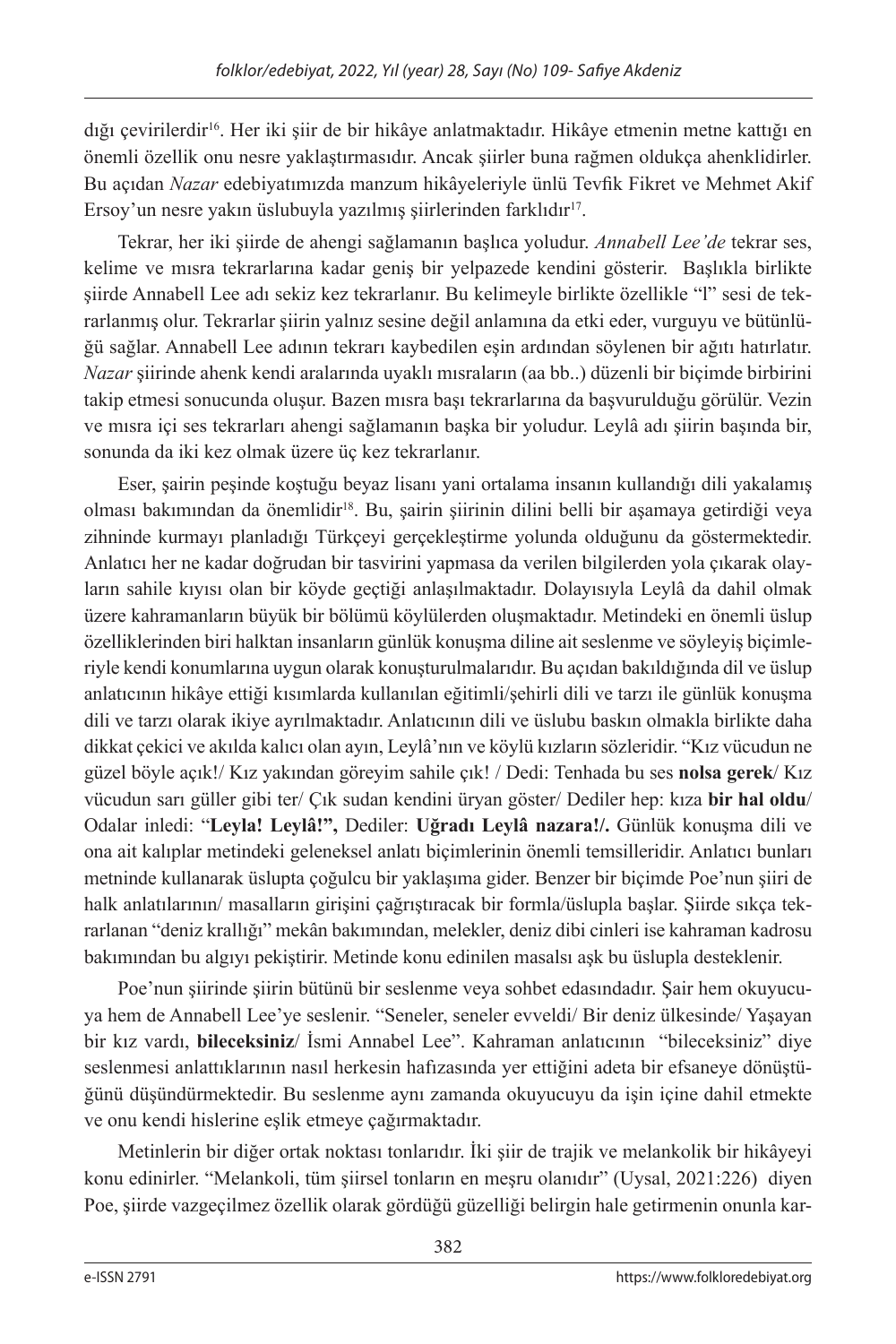şıtlık oluşturan hüzün ile mümkün olduğuna inanmaktadır. Güzellik ve aşk ona eşlik eden hüzünle belirginleşmekte veya görünür hale gelmektedir. *Nazar'*da ise trajediyi doğuran ölüm, gizem ve ürpertinin doğal bir sonucudur. Her iki eserde de genç ve güzel kadınlar ile ölüm arasındaki karşıtlıktan yani tezat sanatından faydalanılır. *Annabell Lee'de* buna mübalağa sanatı da eşlik eder. *Nazar'*da ise ürpertiyi gerçekleştirmek üzere teşhis ve intak sanatlarından faydalanılır.

Üslup üzerinde etkili ve belirleyici olan unsurlardan biri metnin bağlı olduğu akımdır. Romantizmin önemli metinlerinden olan *Annabell Lee,* medeniyetten uzak bir deniz krallığında geçer. Tutkulu âşıklar, yitirilen sevgili, tabiat, mezar, duygusallık, birinci ağızdan anlatım bunun en tipik özelliğidir. Anlatıcı varlığını belirgin bir biçimde hissettirip duygularını coşkulu bir biçimde dile getirir. *Nazar'*da da anlatıcı kendini ve duygularını belli eder. Ancak şekil mükemmeliyetiyle parnasizmden, ahenkli oluşuyla sembolizmden de izler taşır. Yahya Kemal'in farklı etkilere maruz kalmış olması Poe'dan sonra yaşamış olması sebebiyle doğaldır. *Nazar* şiiri hem halk hem de divan şiirinden esinlenmesi ve beraberinde Batı edebiyatından da faydalanması ve bunları farklı bir düzenleme ve yeni bir bağlamda aktarmasıyla metinlerarasılık açısından da güzel bir örnek oluşturur. *Annabelle Lee* de masalsı atmosferi, olağanüstü kahramanları ve üslubuyla halk anlatılarına yaklaşır. Her iki metin de günümüzde büyülü gerçeklik olarak adlandırılan yaklaşımı hatırlatacak biçimde kurgulanmış olmalarıyla ayrıca dikkat çekerler.

# **Sonuç**

Edebiyatımızın klasiklerinden olan Yahya Kemal Türkiye Cumhuriyeti'nin kültürel kurumları üzerine zihin yormuş, özellikle tarih, edebiyat, musiki ve mimari üzerine fikirler üretmiş ve bunları sohbetlerinde ve yazılarında dile getirmiştir. Yeni ve milli bir şiir oluşturmanın geçmiş kültürümüzle olan bağlarımızı güçlü tutmakla mümkün olacağını düşünen Yahya Kemal, Fransa'da bulunduğu yıllar içerisinde tanıma şansı elde ettiği Batılı şair ve yazarlardan ve onların takip ettiği anlayışlardan etkilenmiş ve yine kendi şiirini oluştururken onlardan ilham almıştır. Kendi şahsi macerasıyla paralellik taşıyan sanatını inşa ederken klasik ve geleneksel Türk edebiyatının yanı sıra Fransız klasik, romantik, parnasyen ve sembolistlerini de bir beslenme kaynağı olarak görmüş ve her birinden aldığı kimi özellikleri farklı bir düzenlemeyle bir araya getirerek yeni bir şiir oluşturmaya çalışmıştır.

*Nazar* şiiri bu açıdan bir değerlendirmeye tabi tutulduğunda şairin Baudelaire kanalıyla tanıdığı Poe ve yine Fransızcası sayesinde takip ettiği Maeterlinck'in gizem ve ürpertiye dayalı anlatı tarzının bu şiirin ilham kaynağı olduğu görülmektedir. Genç ve güzel bir kızın ölümü her iki Batılı şairin-özellikle Poe'nun- sıklıkla işledikleri konulardır. Yahya Kemal şiirini oluştururken halk ve klasik edebiyatın ortak kahramanı Leyla'yı seçerek, aya olağanüstü özellikler yükleyip farklı bir bağlamda kullanarak, köylüleri günlük konuşma diline uygun bir biçimde konuşturarak, ortalama insanın anlayabileceği bir dili yakalayarak kendine özgü yeni bir metin oluşturmayı başarır.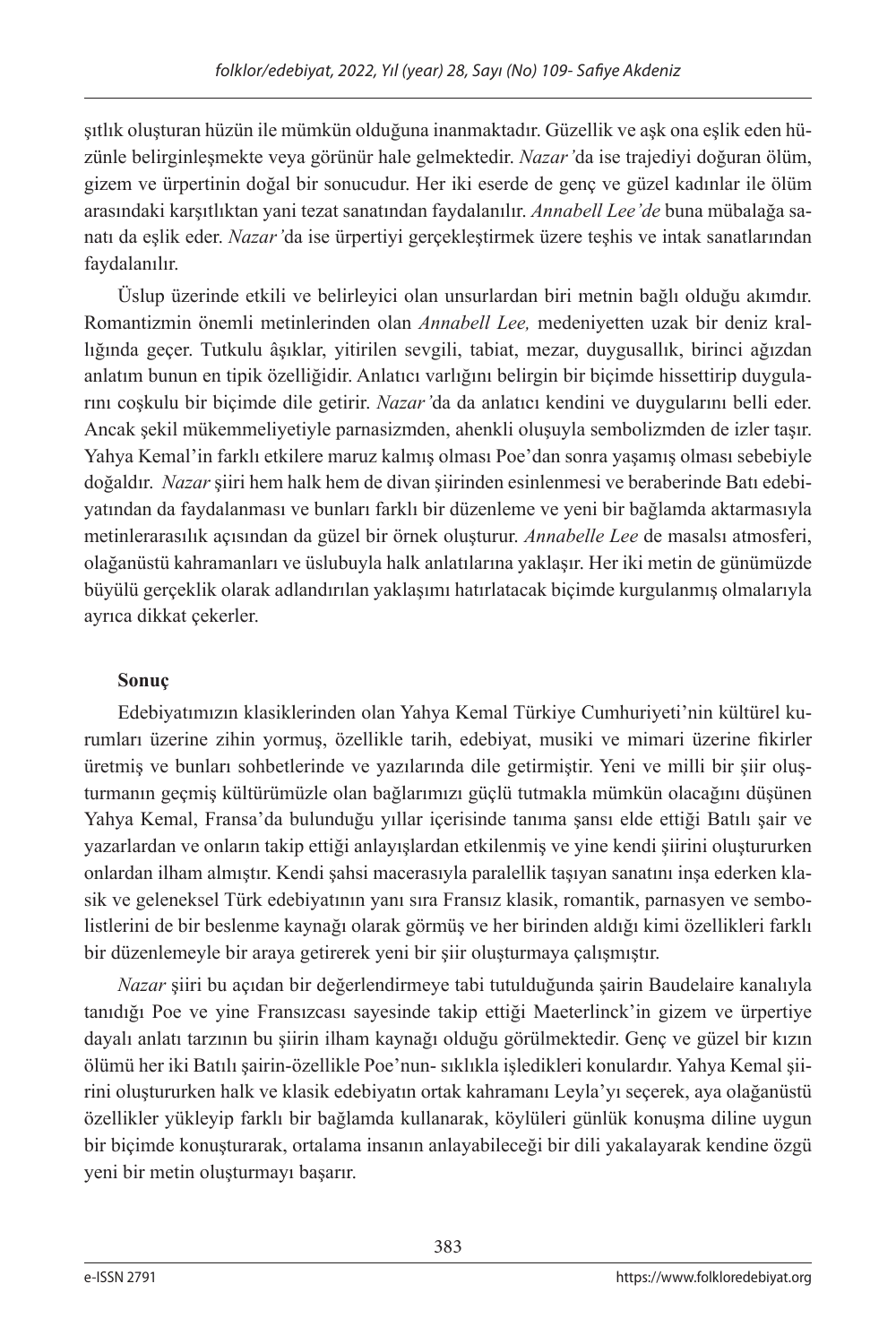## **Notlar**

- 1 Tanpınar, *Yahya Kemal* adlı eserinde bu konuyu şu şekilde dile getirir: "Yahya Kemal'e klasik veya noeklasik deyişimizin sebebi Tanzimat'tan beri gelen nesillerde olduğu gibi eski şiirden ayrılma, uzaklaşma imkanları arayacağı yerde, onun arasından, ona yaklaşma çareleri arayarak eserini vücuda getirmesinde, hatta eski dilde yazdıklarında onu kendi bütünlüğünde yenilemesindedir. Garip şeydir ki Yahya Kemal bunu nesrinde de yapmış, o kadar inkar edilen eski nesri yenilemiştir. O kırılan zinciri yeniden bağlamasını biliyordu" (77).
- 2 Yahya Kemal birçok Fransız şairden etkilenir ancak en son Jose Maria de Heredia da karar kılar. "Gerçi Hugo'yu iyi anlıyordum, gerçi Gautier'yi ve De Banville'i iyi anlıyordum, gerçi Baudelaire ve Verlaine'i sıtmalı bir iptila ile seviyordum, gerçi şahsi şairliğin en son numuneleri olan Maeterlinck, Verhaeren gibi şairleri yakından biliyordum, lakin zevkim, bütün bu şairlere nispetle çok geri sayılan Jose Maria de Heredia'nın şiiri üzerinde durmuştu" (Beyatlı 1976:107). Avrupalı romantik ve klasiklerin yaratmış olduğu her şeyi onda sıkı bir imbikten geçmiş halde bulduğunu ve Yunan ve Latin şairlerinin değerini onunla fark ettiğini belirten şair, tüm edebî modaların geçici olduğunu ve klasiğe yaslanmak gerektiğini onun eserleri sayesinde öğrendiğini söyler (Beyatlı 1976:108). Böylece Yahya Kemal eserlerinde kullanacağı dili ve üslubu bulmuş olur. "Heredia'yı severken, eski Yunan ve Latin şiirinin zevkini almıştım. Öteden beri aradığım yeni Türkçe'nin yanına yaklaştığımın bu münasebetle farkına vardım. Söylediğimiz Türkçe, eski Yunan ve Latin şiirindeki beyaz lisan gibi bir şeydi. Bu müşahedeyi tartıyordum "(Beyatlı 1976:108).
- 3 Poe'yu beğenen Baudelaire eserlerini İngilizcesinden çevirmiş ve Mallerme'le birlikte şairin hem Avrupa'da hem de Amerika'da tanınmasını sağlamıştır.
- 4 1884'te Üsküp'te doğar. Eğitimini Üsküp, Selanik ve İstanbul gibi farklı şehirlerde sürdürür. 1903'te Paris'e gider ve Jön Türkler arasında yaşar. Fransızcasını ilerletmek için Meaux Koleji'nde okur. Birkaç yıl Ecole Libre des Science Politiques'e devam eder. Önemli siyasi ve edebî çevrelere girer. Fransa'nın ve Avrupa'nın birçok şehrini gezer. Zengin bir sanat ve edebiyat kültürüyle 1912'de İstanbul'a döner. Dönemin önemli eğitim kurumlarında tarih, medeniyet tarihi, Batı ve Türk edebiyatı dersleri verir. Urfa, Yozgat, Tekirdağ ve İstanbul milletvekilliği yapar. Madrid ve Lizbon'da orta elçi, Pakistan Devleti nezdinde ilk Türk büyükelçisi olarak çalışır. 1958'de vefat eder. Yahya Kemal'in yukarıdaki biyografisi aşağıdaki kaynaktan faydalanılarak oluşturulmuştur. Okay, M.Orhan (1992). *Türkiye Diyanet Vakfı İslam Ansiklopedisi. 6*,.35-39.
- 5 Amerikalı sanatçı Edgar Poe 1809'da Boston'da doğar. Henüz bebekken babası evi terk ettiği ve annesi de Poe iki yaşındayken vefat ettiği için Allan ailesi tarafından büyütülür. 1815'de Allan ailesiyle İngiltere'ye gider ve orda özel bir okula devam eder. 1820'de aileyle Amerika'ya döner. 1826'da Virginia Üniversitesi'ne başlayan Poe burada bir dönem Fransızca, Latince, İspanyolca ve İtalyanca dersleri görür ve Byron, Campell gibi şairleri tanır. Ancak üvey babasıyla üniversitenin masrafları ve kumar borçları yüzünden arası açılınca 1827'de üniversiteden ayrılır ve Allan ailesiyle olan bağını da koparır. Edgar A. Perry adıyla askere yazılır. 1829da Askeri Akademiye alınan Poe'nun *Araf, Timurlenk ve Diğer Şiirler* adlı şiir kitapları yayımlanır. 1831'de akademiden atılır ve tekrar Baltimor'e döner ve geçimini sağlamak için kısa öyküler yazar. *Şişedeki Yazı* adlı eseri ona hem para kazandırır hem de The Southern Literary Messenger'a editör olmanın yolunu açar. 1836'da halasının on dört yaşındaki kızı Virginia Clemm ile evlenir. Ancak yoksulluğun da etkisiyle genç kadın vereme yakalanır. 1838'de *Ligea* adlı öyküsü ve ayrıca ilk romanı *Arthur Gordon Pyme'ın Öyküsü* yayımlanır. 1839'da yazdığı *Grotesk ve Arabesk Masallar*  adlı hikaye kitabı ve ilk dedektif romanı *Morg Sokağı Cinayeti* 1842'de basılır. Bu sırada *Kızıl Ölümün Maskesi ve Oval Portre* gibi gotik tarzda hikâyeler yazmayı sürdürür. *Morg Sokağı Cinayetleri* 1846'da Fransızcaya çevrilir ve sanatçı Fransa'da tanınır. Ünlü şiiri *Kuzgun'u* 1845'de yazar. *Literati* başlığı altında kaleme aldığı eleştiri içerikli yazı dizisi edebiyat dünyasında tepkiyle karşılanır. 1846 'da yayımlanan *Kompozisyon Felsefesi* adlı yazısı sembolistler için önemli bir rehber olur. 1847'de eşini kaybeder. *Annabell Lee* adlı son şiirini eşine yazdığı düşünülmektedir. 1849'da *Çanlar, Eldorado ve Annie İçin* adlı şiirlerini yazdıktan sonra 1849'da Baltimore'da vefat eder. Poe'nun biyografisi için aşağıda künyesi bulunan eserden faydalanılmıştır: Yazıcı Mine-Tuğlu Osman (2017). *Edgar Allan Poe Şiirler ve Anılar.* Kabalcı Yayıncılık.
- 6 "Üsküb'ün hasretiyle şiire daha ziyade dalmıştım. Çok okuyordum. Malumatım artmıştı. Maamafih o seneler Servet-i Fünun'un en hararetli seneleri iken Edebiyat-ı Cedide'yi idrak etmemiştim. Cumaları, arkadaşlarımla hükümet konağının karşısında bir kıraathanede çay içmeğe gider ve orada Servet-i Fünun nüshalarını okurdum. Tevfik Fikret, Cenab Şahabeddin gibi yeni imzaları görür ve eserlerinden pek hazzetmezdim. O aralık okuduğum eserler arasında İlyas ünvanlı, mütercem bir şiir okumuştum. Bu şiir beni fazla sarmıştı. Bunu bir Rumun eseri zannediyordum. Çok sonra anladım ki o zaman okuduğum eser, Homeros'un Türkçeye yarım yamalak tercüme edilmiş ilyada'sı imiş. *Morg Sokağının Cinayeti* ünvanlı diğer bir hikâye de üzerimde derin bir tesir bırakmıştı. Önce cinai bir roman telakki ettiğim bu hikâyenin Edgar Poe'nun şaheseri olduğunu böyle pek geç öğrendim" (Beyatlı 1976:100).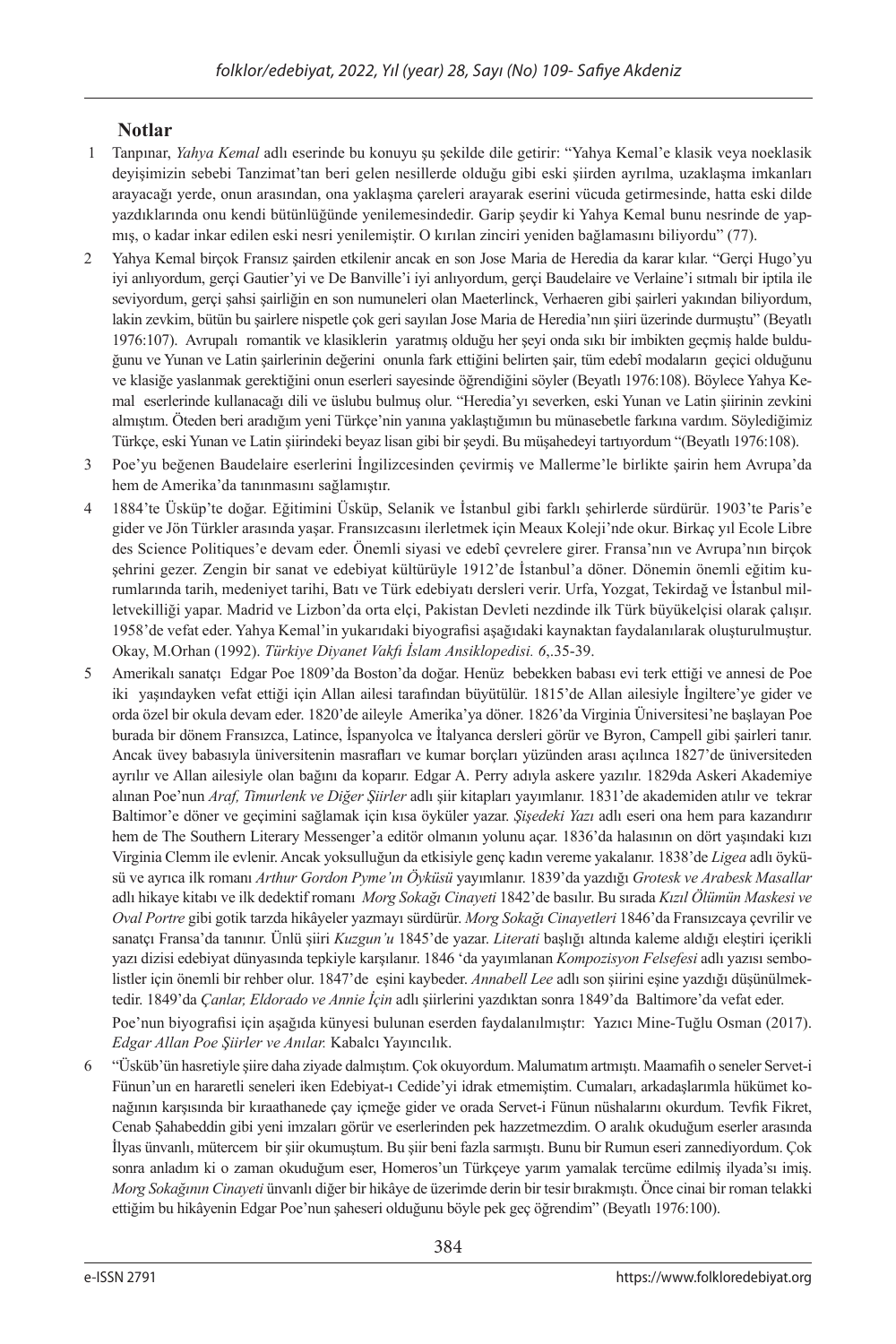- 7 Nitekim Yahya Kemal *Hatıraları*'nda Bulgaristan'a yaptığı ziyaretten bahsederken Baudelaire ve Poe'nun adını aşağıdaki şekilde birlikte anar. " Sofya kütüphanelerinin camekânlarında Charles Baudelaire'in, Edgar Poe'nun güzel basılmış tercümelerini görmüştüm. Borina söyledi ki Edgar Poe'yu seven Baudelaire-perest Bulgar gençleri şimdi çok geride kalanlar gibi telakki ediliyor; milli edebiyat sevdası Bulgar gençlerini bu kadar hararetle sarmış" (152).
- 8 *Annabel Lee'*nin birçok çevirisi bulunmaktadır. Bunlardan Osman Tuğlu, Faruk Uysal, Erdoğan Alkan ve Oğuz Cebeci tarafından yapılmış olanlar gözden geçirilmekle birlikte bu çalışmada aşağıda adresi belirtilen Melih Cevdet Anday çevirisinden faydalanılmıştır. insanvesanat.wordpress.com/2011/05/15/annabelle-lee-edgar-allan-poe. [12.02.2021]
- 9 Metin içerisinde şiirden yapılan aktarımlar için aşağıda künyesi belirtilen baskıdan faydalanılmıştır: Beyatlı, Yahya Kemal (1990). *Kendi Gökkubbemiz.*.Ankara: Kültür Bakanlığı Yayınları, 143-144.
- 10 Metine yönelik değerlendirmelerden Nazım Hikmet ve Samed Vurgun'a ait olanlar çıplaklık üzerinden erotizm ithamıyla yapılmıştır.

Konuyla ilgili daha fazla bilgi için bkz: Bozdoğan, Ahmet (2007). " Modern Edebi Metinleri Besleyen Gelenek Unsurlarının Hicvinde Kişisel Husumetin ve Siyasal Düşünenin Rolü (Veya) Yahya Kemal'in Leylâsına Bir Nazar". *38.Uluslararası Asya ve Kuzey Afrika Çalışmaları Kongresi Bildiri Özetleri Kitabı*, 1121-1122.

- 11 Leylâ hem halk hem de klasik edebiyatın ortak kahramanlarından oluşuyla şiirin beslendiği yerli kaynaktır. Şiirdeki başlıca işlevlerinden biri çağrışım dünyasını zenginleştirmektir.
- 12 Leylâ'nın bir kahraman olarak klasik metinlerden modern metinlere kadar ne şekilde ele alınıp incelendiğini görmek için bkz: Nas, Şevkiye Kazan (2017), *Klasik Türk Şiirindeki Leyl*â *Mazmunundan Modern Türk Şiirindeki Leyl*â *İmgesine: Mehmet Akif'in Kaleminden Leyla Şiiri.* SUTAD, Güz; 42:251-271.
- 13 Türk kültür ve edebiyatında ayla ilgili değerlendirmeler için bkz: Çelebioğlu, Amil (1991). "Ay" *Türkiye Diyanet Vakfı İslam Ansiklopedisi, 4*, 186-191
- 14 Selda Savaş, hazırladığı Modern Türk Şiirinin Leylâları başlıklı Yüksek Lisans Tezinde Leylâ'nın ölümünü nefsi temsil eden ay sayesinde Leylâ'nın kendinin farkına varması ve giriştiği sorgulama sonucunda ölüm yoluyla Allah'a ulaşması biçiminde yorumlar (88-94).
- 15 *Annabell Lee'*de karşılaştığımız olağanüstü veya tabiata ait canlıların bir benzerine şairin *Kuzgun* adlı şiirinde de rastlarız. Metinde sevdiği genç kızı kaybetmiş genç öğrencinin evine aniden gelen ve onun sorularına aynı cümleyle karşılık veren bir kuzgunla genç erkek arasında geçen olaylar konu edilmektedir. Metnin zamanın ve mekânın belirlenmesiyle başlaması, asıl kahramanların muhatap olduğu olağanüstü özellikler gösteren ve insan olmama konusunda ortaklıkları olan canlılar, *Kuzgun* ve *Nazar* şiirlerindeki ortak özelliklerdir. Kuzgunun gece vakti aniden gelmesi ve konuşarak muhatabını şaşkınlığa uğratmasıyla, gece vakti ayın genç kızla konuşması ve onu öperek korkutması iki metin arasındaki başlıca benzerliktir
- 16 Konuyla ilgili bilgi için bkz: Özdemir, İhsan (2014). "Edgar Allan Poe'nun "Annabel Lee" Adlı Şiirinin Melih Cevdet Anday Tarafından Yapılan Çevirisine Eleştirel Bir Çözümleme". *Ana Dili Eğitimi Dergisi*, 2(4), 16-31.
- 17 Yahya Kemal, *Edebiyata Dair* adlı eserinde Servet-i Fünun edebiyatını hem Batıyı taklitle hem de şiiri nesre yaklaştırmakla suçlar . Bu durumun şiiri halis şiirden uzaklaştırdığını belirtir (261-262).
- 18 Tanpınar, *Yahya Kemal* adlı eserinde *Nazar* şiirinin dilini sade bulduğunu ve onun kendisine neo klasik ressam Ingres'in *Pınar*'ını hatırlattığını söyler. "Leylâ sade diliyle Telaki, İthaf ve Mahurdan Gazel, Şerefabad ses ve canlandırma kuvvetleriyle üzerimde büyük tesir yapmıştı. Hala bile "Leylâ" şiirini hatırladıkça, dilin kendi üzerinde dönüşlerinden doğmuş, İngres'in Pınar'ını andıran bir çeşit saf ve güzel mahlukla karşılaşmış hissini duyarım" (11).

#### **Araştırma ve Yayın Etiği Beyanı**

Bu makale tamamıyla özgün bir araştırma olarak planlanmış, yürütülmüş ve sonuçları ile raporlaştırıldıktan sonra ilgili dergiye gönderilmiştir. Araştırma herhangi bir sempozyum, kongre vb. sunulmamış ya da başka bir dergiye değerlendirilmek üzere gönderilmemiştir.

#### **Research and Publication Ethics Statement**

This is a research article, containing original data, and it has not been previously published or submitted to any other outlet for publication. The authors followed ethical principles and rules during the research process. In the study, informed consent was obtained from the volunteer participants and the privacy of the participants was protected.

## **Yazarların Makaleye Katkı Oranları**

Bu makaledeki birinci yazar % 100 düzeyinde çalışmanın hazırlanması, veri toplanması, sonuçların yorumlanması ve makalenin yazılması aşamalarına katkı sağlamıştır.